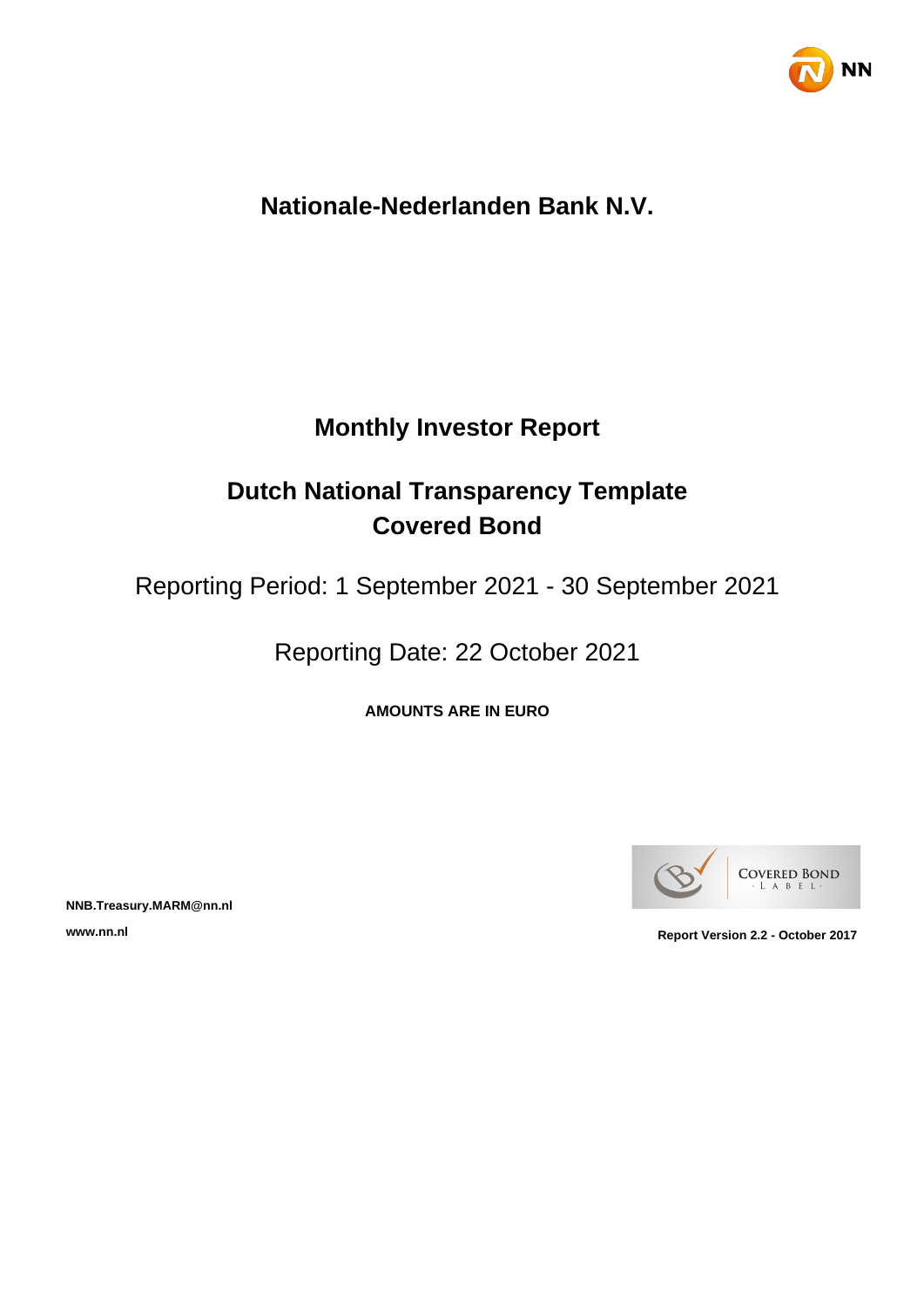## **Table of Contents**

|                                                   | Page           |
|---------------------------------------------------|----------------|
| <b>Covered Bonds</b>                              | 3              |
| <b>Asset Cover Test</b>                           | $\overline{4}$ |
| <b>Counterparty Credit Ratings &amp; Triggers</b> | 5              |
| Ledgers & Investments                             | 6              |
| Regulatory Information                            | $\overline{7}$ |
| Stratifications                                   | 8              |
| Glossary                                          | 26             |
| <b>Contact Information</b>                        | 28             |
|                                                   |                |

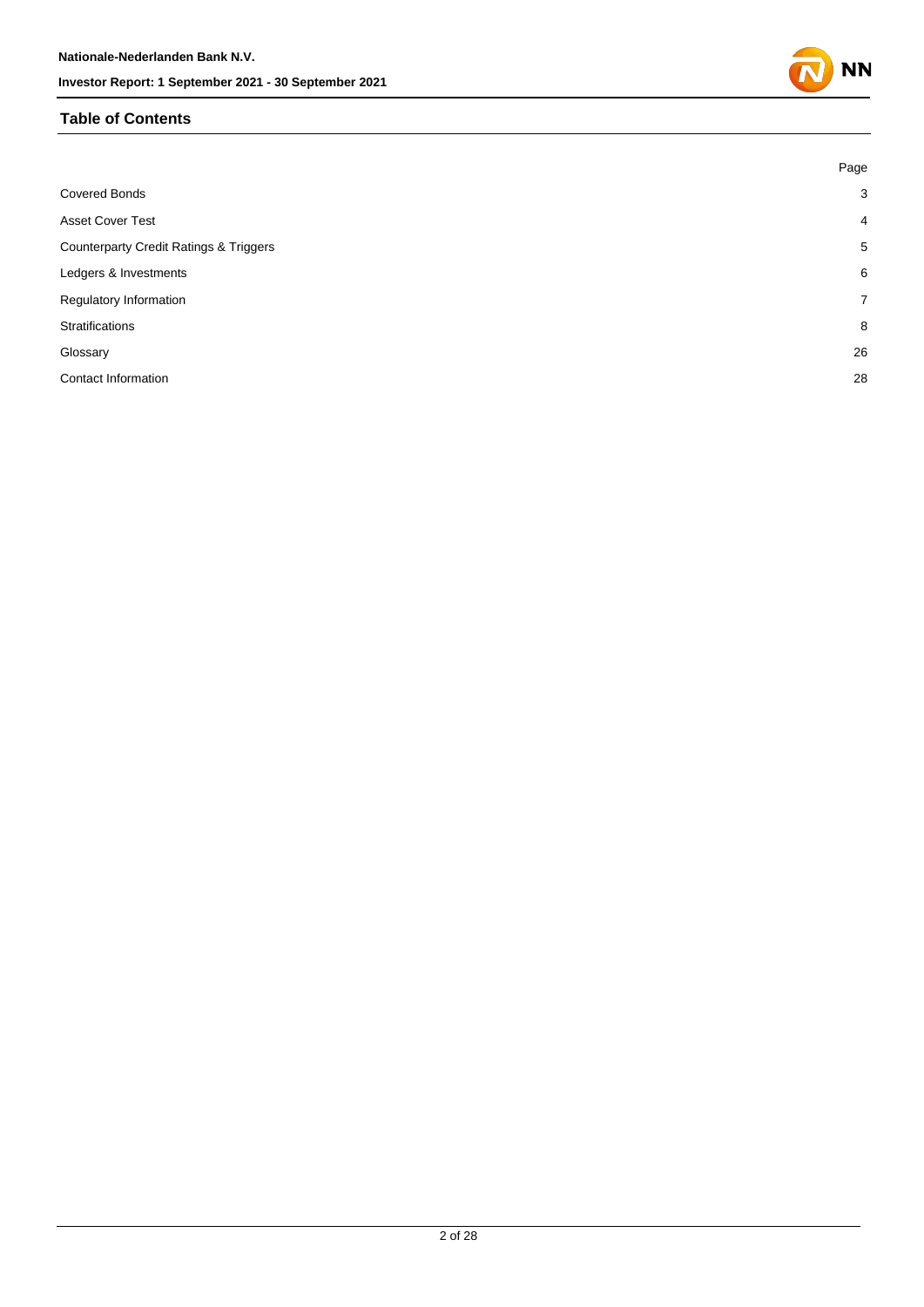

### **Covered Bonds**

| Series                | <b>ISIN</b>  | Currency   | <b>Initial Principal</b><br>Balance* | Outstanding<br>Amount* | Coupon  | Issuance<br>Date | Maturity<br>Date | <b>IRS Counterparty</b> | Redemption<br>Type | LCR HQLA<br>Category |
|-----------------------|--------------|------------|--------------------------------------|------------------------|---------|------------------|------------------|-------------------------|--------------------|----------------------|
| <b>SB CB Series 1</b> | NL0015436072 | <b>EUR</b> | 500,000,000                          | 500,000,000            | 0.0100% | 08/07/20         | 08/07/30         |                         | <b>Bullet</b>      |                      |
| <b>SB CB Series 2</b> | NL0015614611 | <b>EUR</b> | 500.000.000                          | 500,000,000            | 0.0500% | 24/09/20         | 24/09/35         |                         | <b>Bullet</b>      |                      |
| <b>SB CB Series 3</b> | NL00150002A1 | <b>EUR</b> | 250,000,000                          | 250.000.000            | 0.0500% | 12/11/20         | 12/11/40         |                         | <b>Bullet</b>      |                      |
| <b>SB CB Series 4</b> | NL00150008B6 | <b>EUR</b> | 500,000,000                          | 500,000,000            | 0.3750% | 04/03/21         | 04/03/41         |                         | <b>Bullet</b>      |                      |

\* Amounts to be reported in the relevant currency, and also the euro-equivalent amounts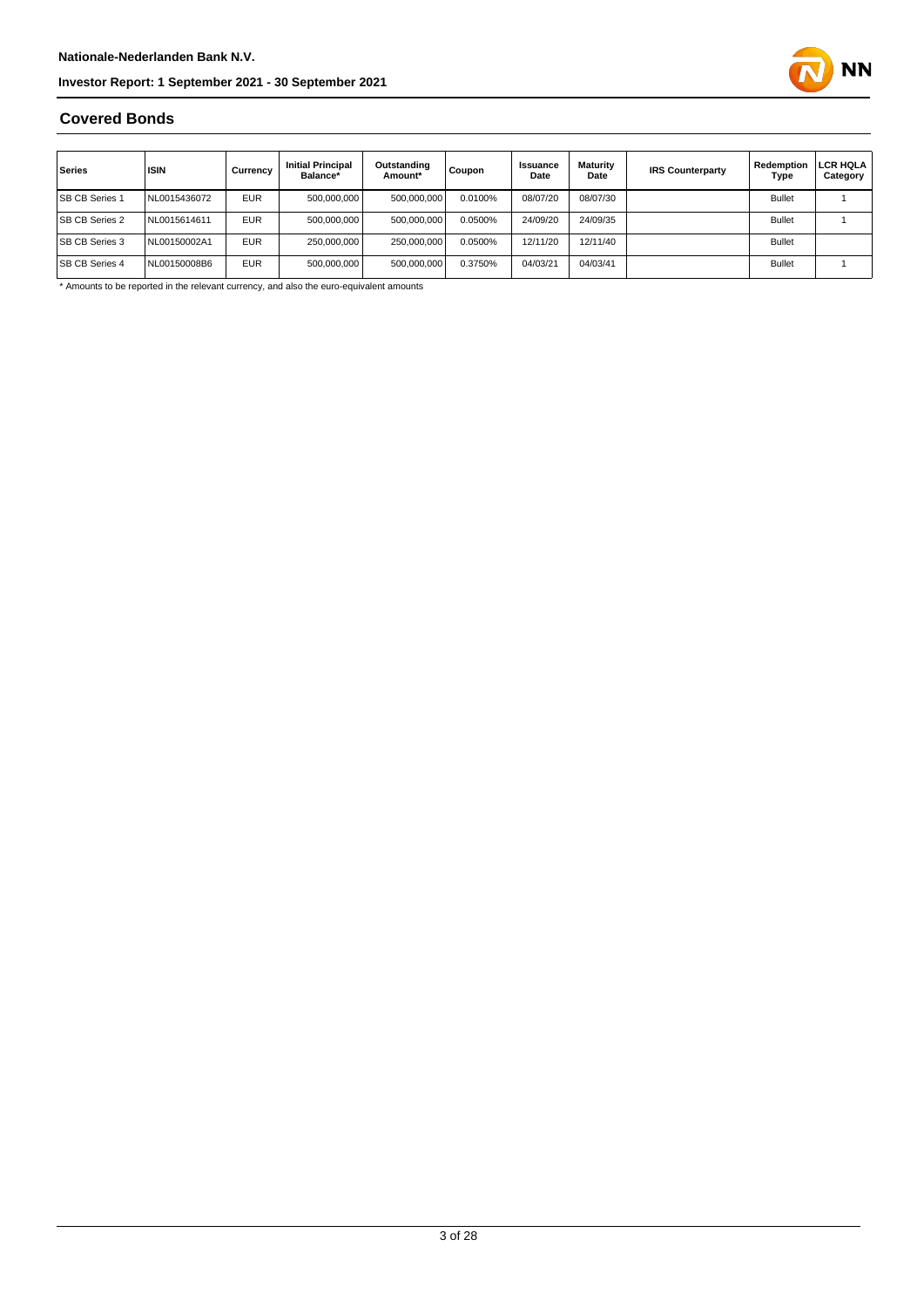#### **Asset C**

| <b>Asset Cover Test</b>                     |                  |
|---------------------------------------------|------------------|
| <b>Asset Cover Test</b>                     |                  |
| Α                                           | 1,893,343,797.14 |
| B                                           | 0.00             |
| C                                           | 1,300,000.00     |
| Ζ                                           | 0.00             |
| $A+B+C-Z$                                   | 1,894,643,797.14 |
| Outstanding bonds                           | 1,750,000,000.00 |
| Pass/Fail                                   | Pass             |
| <b>ACT Cover Ratio</b>                      | 108.27 %         |
| Parameters                                  |                  |
| Asset percentage                            | 96.50 %          |
| Cap LTV Cut-Off indexed valuation % non-NHG | 80.00%           |
| Cap LTV Cut-Off indexed valuation % NHG     | 80.00%           |
| % of Index Increases                        | 90.00%           |
| % of Index Decreases                        | 100.00 %         |
| Reserve Fund                                | 1,026,500.00     |
| Supplemental Liquidity Reserve Amount       | 0.00             |
| Deduction Set-Off                           | 30,695,820.87    |
| Ratings                                     |                  |
| S&P                                         | AAA              |
| Moody's                                     |                  |
| Fitch                                       |                  |
| Other                                       |                  |
| UCITS compliant                             | True             |
| CRR compliant                               | True             |
| <b>ECBC Label compliant</b>                 | True             |
| Overcollateralisation                       |                  |
| Legally required minimum OC                 | 5.00 %           |
| Documented minimum OC                       | $0.00\,\%$       |
| Available Nominal OC                        | 12.44 %          |

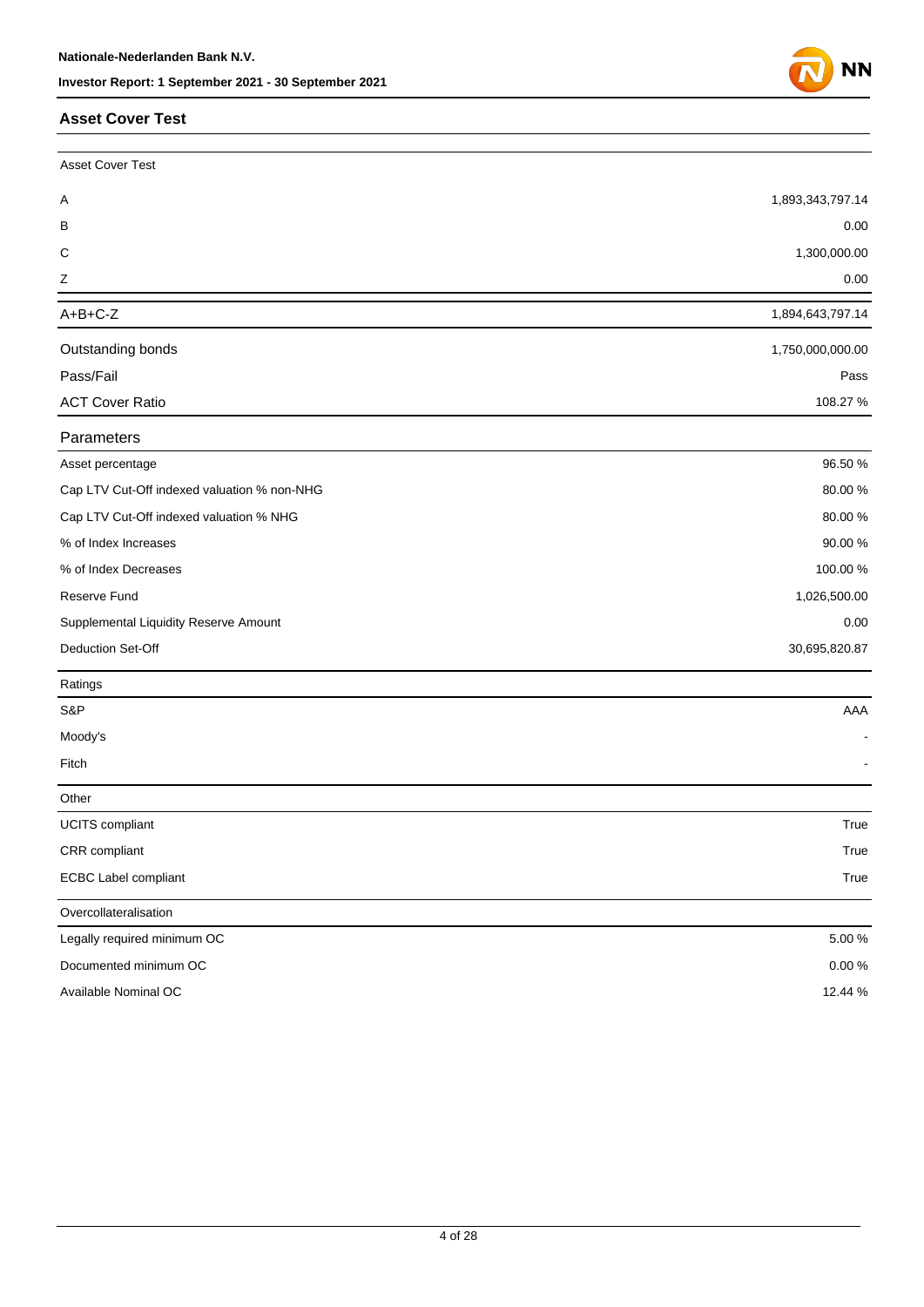

## **Counterparty Credit Ratings & Triggers**

|                                                   |                                    | S&P (ST/LT)       |                   | Moody's (ST/LT)   |                   | Fitch (ST/LT)     |                   | <b>DBRS (ST/LT)</b> |                   |                                                                                                                                                     |  |
|---------------------------------------------------|------------------------------------|-------------------|-------------------|-------------------|-------------------|-------------------|-------------------|---------------------|-------------------|-----------------------------------------------------------------------------------------------------------------------------------------------------|--|
| Role                                              | Party                              | Rating<br>trigger | Current<br>rating | Rating<br>trigger | Current<br>rating | Rating<br>trigger | Current<br>rating | Rating<br>trigger   | Current<br>rating | Consequence if breached*                                                                                                                            |  |
| <b>CBC Account Bank</b>                           | N.V. Bank Nederlandse<br>Gemeenten | /BBB              | / AAA             |                   |                   |                   |                   |                     |                   | Another party (with sufficient<br>ratings) has to fulfill the CBC<br>Account Bank role or guarantee<br>the relevant CBC Account Bank<br>obligations |  |
| Issuer                                            | Nationale-Nederlanden<br>Bank N.V. | $\sqrt{A}$        | $/A$ -            |                   |                   |                   |                   |                     |                   | Reserve Account Trigger,<br>minimal required amount needs<br>to be posted on reserve fund<br>account                                                |  |
| Issuer                                            | Nationale-Nederlanden<br>Bank N.V. | $A-2$ / BBB       | $A-1/A-$          |                   |                   |                   |                   |                     |                   | Set off retail savings at issuer<br>account above deposit<br>quarantee scheme                                                                       |  |
| Seller Collection Account   ING Bank N.V.<br>Bank |                                    | BBB               | $/A+$             |                   |                   |                   |                   |                     |                   | Open escrow account in the<br>name of CBC and credit<br>expected cashflow amount on<br>next Calculation Date                                        |  |

\* Event is triggered if credit rating is below the rating as mentioned in the table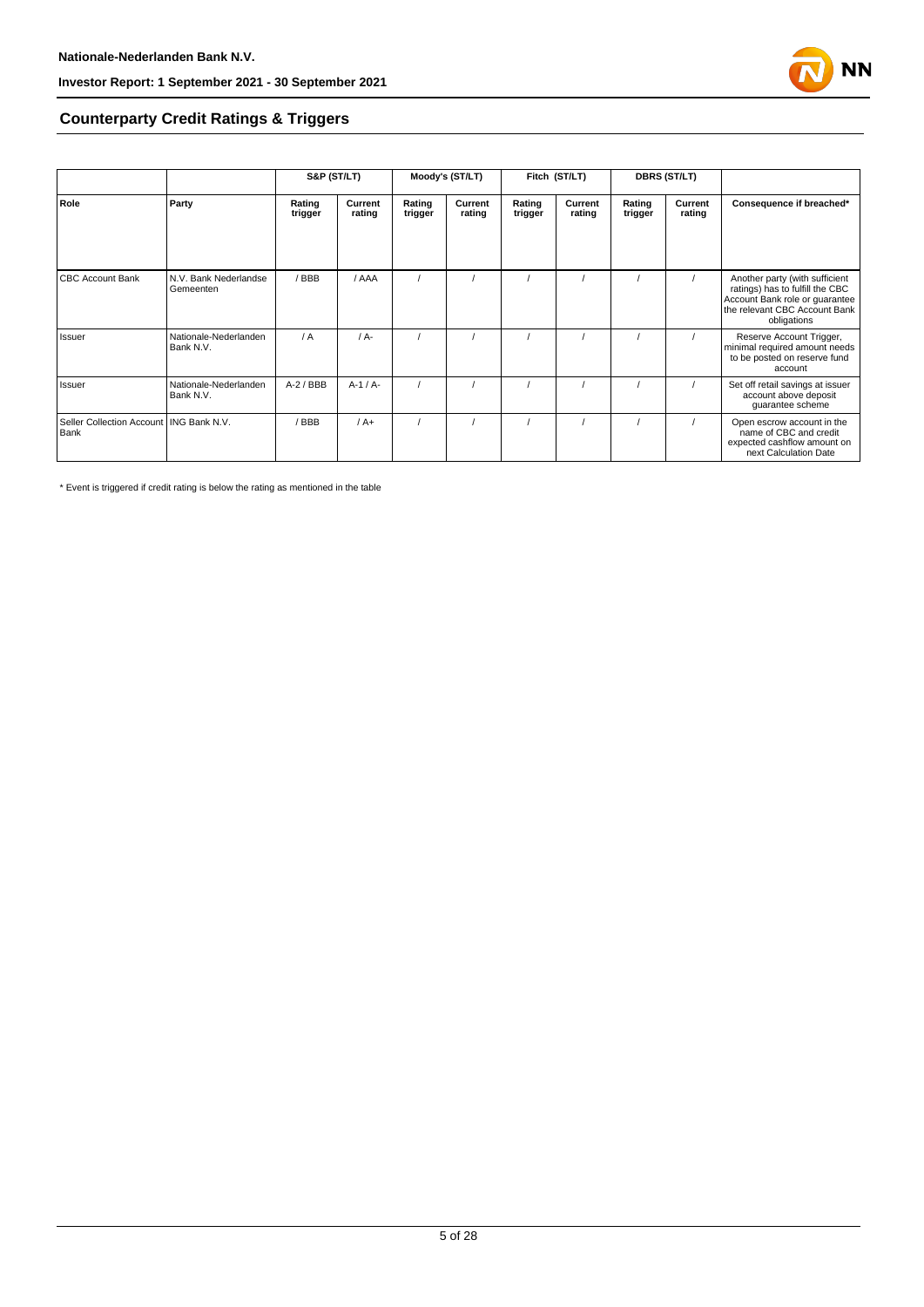

## **Ledgers & Investments**

### **Ledgers**

| Total                   | 1,300,000.00 |
|-------------------------|--------------|
| Reserve Fund Ledger     | 1,300,000.00 |
| <b>Principal Ledger</b> | 0.00         |
| Revenue Ledger          | 0.00         |

#### **Investments**

| <b>Substitution Assets Balance</b> | 0.001 |
|------------------------------------|-------|
| Authorised Investments Balance     | 0.001 |
| <b>Total</b>                       | 0.001 |

## **Liquidity Buffer**

| Outflows                          | 0.00 |
|-----------------------------------|------|
| <b>Required Liquidity Buffer</b>  | 0.00 |
|                                   |      |
| <b>Inflows</b>                    | 0.00 |
| Cash                              |      |
| <b>Bonds</b>                      |      |
| <b>Available Liquidity Buffer</b> | 0.00 |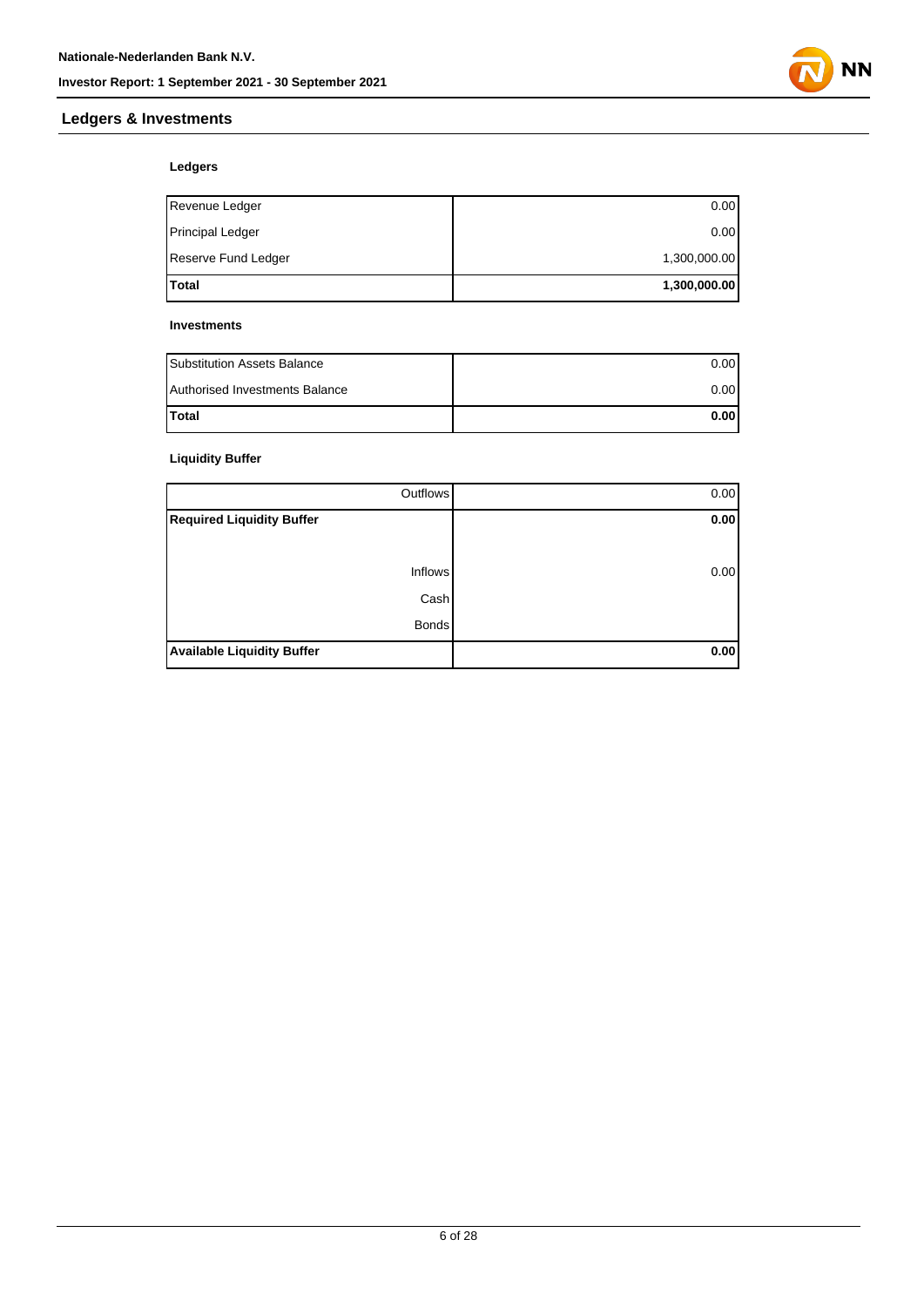

#### **Regulatory Information**

#### **CRR Article 129**

**Article 129 CRR "Exposures in the form of covered bonds" (7) Exposures in the form of covered bonds are eligible for preferential treatment, provided that the institution investing in the covered bonds can demonstrate to the competent authorities that: (a)** it receives portfolio information at least on: (i) the value of the covered pool and outstanding covered bonds; value of the cover pool table Portfolio characteristics value of the outstanding covered bonds table Covered Bonds (ii) the geographical distribution and type of cover assets, loan size, interest rate and currency risks; geographical distribution of cover assets table 14 Geographical Distribution type of cover assets table Portfolio Characteristics loan size table 3 Outstanding Loan Amount interest rate risk and currency risk table Covered Bonds for coupon and currency information of the covered bonds table 10 Coupon for coupons of mortgages table Counterparty Ratings & Triggers for IRS/TRS information See base prospectus for information about hedging Only EUR denominated mortgages: see BP (iii) the maturity structure of cover assets and covered bonds; and

| maturity structure of cover assets table 6 Legal Maturity                                                             |                                 |
|-----------------------------------------------------------------------------------------------------------------------|---------------------------------|
| maturity structure of covered bonds table Covered Bonds                                                               |                                 |
| (iv) the percentage of loans more than ninety days past<br>due;                                                       | table Delinguencies             |
| (b) the issuer makes the information referred to in point (a)<br>available to the institution at least semi annually. | table Portfolio Characteristics |
|                                                                                                                       |                                 |

#### **Overcollateralisation**

| Legally required minimum OC | table Asset Cover Test |
|-----------------------------|------------------------|
| Documented minimum OC       | table Asset Cover Test |
| Nominal OC                  | table Asset Cover Test |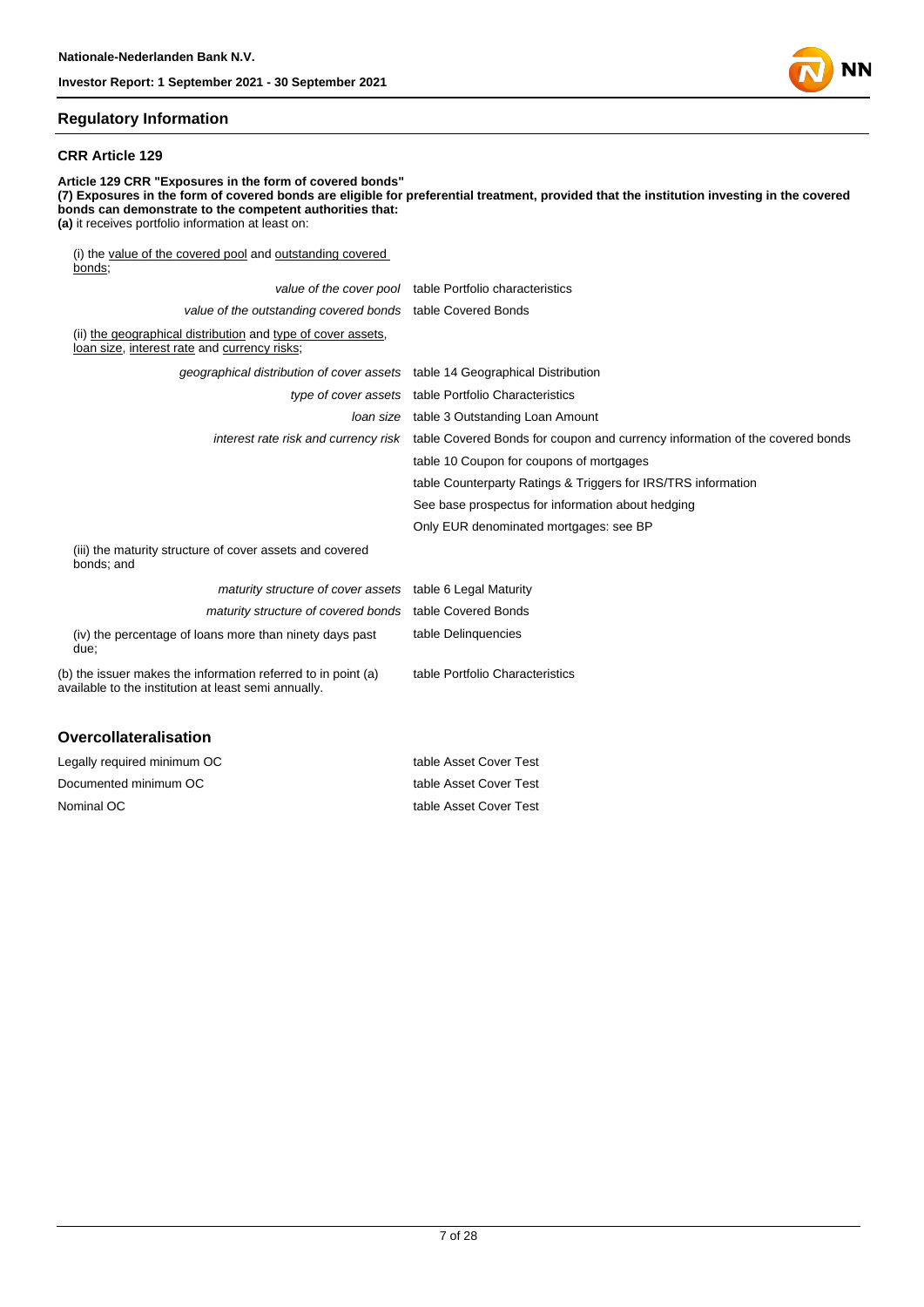# **Stratifications**

| <b>Portfolio Characteristics</b>                             |                             |
|--------------------------------------------------------------|-----------------------------|
|                                                              |                             |
| Principal amount                                             | 2,097,003,266.09            |
| Value of saving deposits                                     | 130,689,551.81              |
| Net principal balance                                        | 1,966,313,714.28            |
| <b>Construction Deposits</b>                                 | 3,464,680.88                |
| Net principal balance excl. Construction and Saving Deposits | 1,962,849,033.40            |
|                                                              |                             |
| Number of loans                                              | 8,813                       |
| Number of loanparts                                          | 20,361                      |
| Average principal balance (borrower)                         | 223,115.14                  |
| Average principal balance (loanpart)                         | 96,572.55                   |
| Weighted average current interest rate                       | 2.58%                       |
| Weighted average maturity (in years)                         | 30.83                       |
| Weighted average remaining time to interest reset (in years) | 11.75                       |
| Weighted average seasoning (in years)                        | 7.08                        |
| Weighted average CLTOMV                                      | 76.66%                      |
| Weighted average CLTIMV                                      | 57.13%                      |
| Maximum current interest rate                                | 7.30 %                      |
| Minimum current interest rate                                | 0.74%                       |
|                                                              |                             |
| Type of cover assets:                                        | Dutch Residential Mortgages |
| Currency Portfolio:                                          | <b>EUR</b>                  |
| Frequency of publication National Transparancy Template:     | Monthly                     |

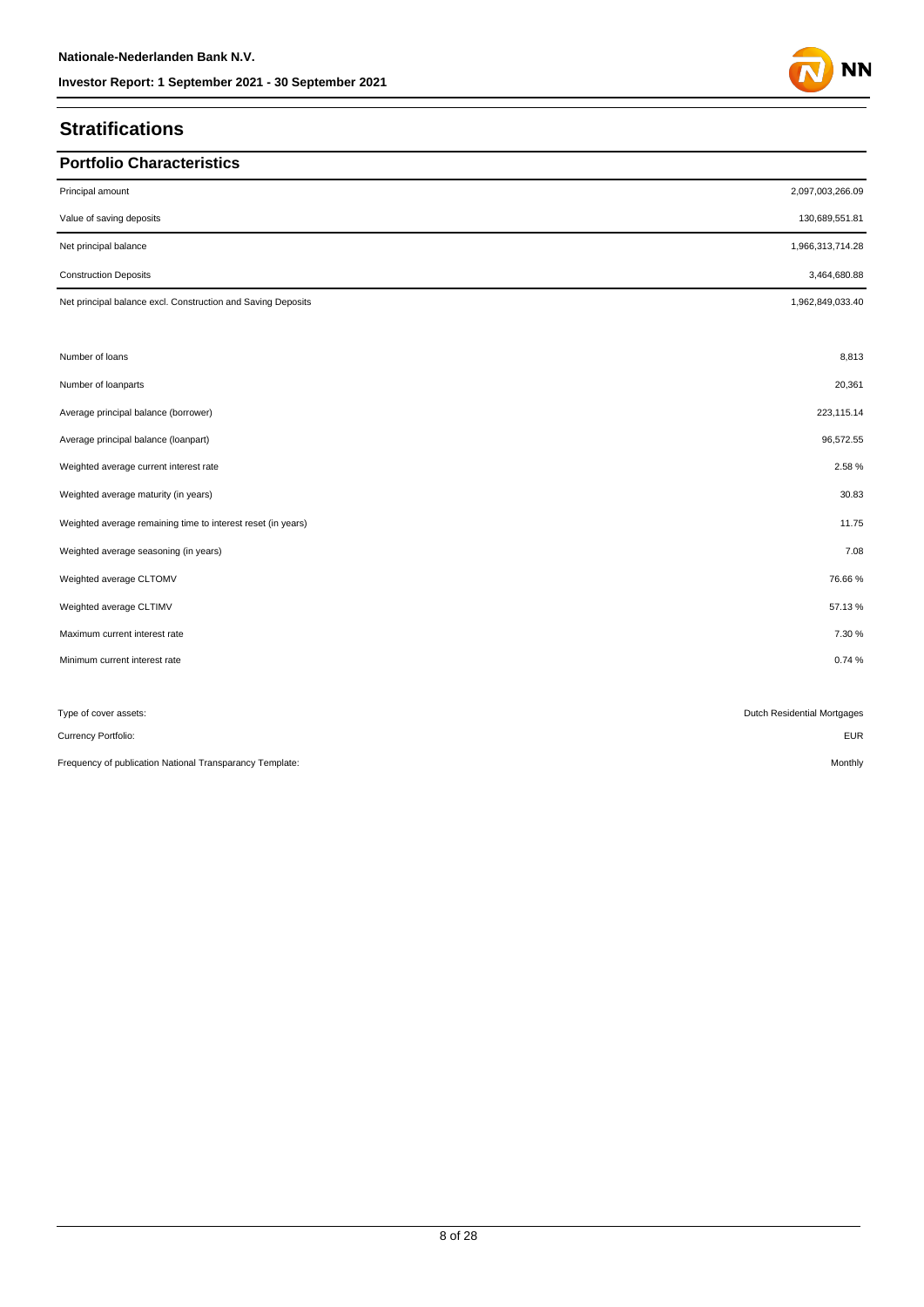# **1. Delinquencies**

| From $(>)$ | Until $($ <= $)$ | <b>Arrears Amount</b> | Aggregate<br><b>Outstanding Not.</b><br>Amount | % of Total | Nr of Mortgage<br>Loans | % of Total | Weighted<br>Average<br>Coupon | Weighted<br>Average<br><b>Maturity</b> | Weighted<br>Average<br><b>CLTIMV</b> |
|------------|------------------|-----------------------|------------------------------------------------|------------|-------------------------|------------|-------------------------------|----------------------------------------|--------------------------------------|
|            | Performing       | 0.00                  | ,960,010,883.04                                | 99.68%     | 8,784                   | 99.67%     | 2.58%                         | 30.80                                  | 57.01 %                              |
| $\leq$     | 30 days          | 10,416.29             | 3,999,080.59                                   | 0.20%      | 18                      | 0.20%      | 2.48%                         | 36.63                                  | 60.08%                               |
| 30 days    | 60 days          | 8,968.18              | 2,042,320.84                                   | 0.10%      | 9                       | 0.10%      | 2.54 %                        | 27.00                                  | 58.69%                               |
| 60 days    | 90 days          | 3,284.56              | 261,429.81                                     | 0.01%      | $\overline{2}$          | 0.02%      | 4.61%                         | 21.40                                  | 55.95 %                              |
| 90 days    | 120 days         | 0.00                  | 0.00                                           | 0.00%      | 0                       | 0.00%      | 0.00%                         | 0.00                                   | 0.00%                                |
| 120 days   | 150 days         | 0.00                  | 0.00                                           | 0.00%      | $\mathbf 0$             | 0.00%      | 0.00%                         | 0.00                                   | 0.00%                                |
| 150 days   | 180 days         | 0.00                  | 0.00                                           | 0.00%      | 0                       | 0.00%      | 0.00%                         | 0.00                                   | 0.00%                                |
| 180 days   | $\geq$           | 0.00                  | 0.00                                           | 0.00%      | 0                       | 0.00%      | 0.00%                         | 0.00                                   | 0.00%                                |
|            | <b>Total</b>     | 22,669.03             | .966,313,714.28                                | 100.00 %   | 8,813                   | 100.00%    | 2.58%                         | 30.83                                  | 57.13%                               |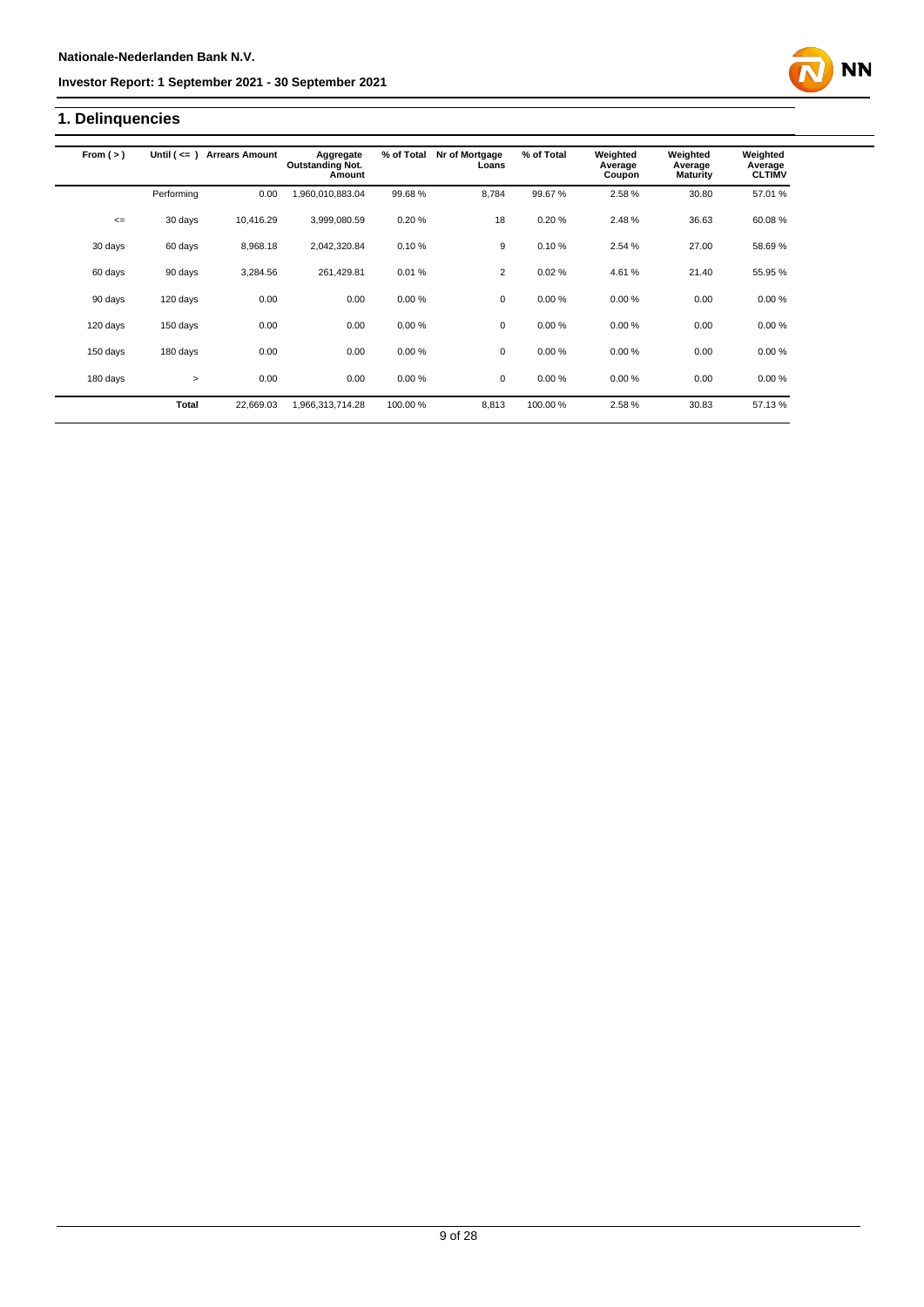

# **2. Redemption Type**

| Description         |       | <b>Aggregate Outstanding</b><br>Amount | % of Total | Nr of<br>Loanparts | % of Total | Weighted<br>Average<br>Coupon | Weighted<br>Average<br>Maturity | Weighted<br>average<br><b>CLtIMV</b> |
|---------------------|-------|----------------------------------------|------------|--------------------|------------|-------------------------------|---------------------------------|--------------------------------------|
| Annuity             |       | 750.329.649.31                         | 38.16 %    | 7.639              | 37.52 %    | 2.42 %                        | 25.44                           | 62.93 %                              |
| <b>Bank Savings</b> |       | 313,539,162.85                         | 15.95 %    | 3,210              | 15.77 %    | 3.00 %                        | 16.09                           | 53.77 %                              |
| Investment          |       | 53.712.146.36                          | 2.73 %     | 295                | 1.45 %     | 2.54 %                        | 15.03                           | 57.93 %                              |
| Interest Only       |       | 737.900.254.49                         | 37.53 %    | 7.784              | 38.23 %    | 2.58%                         | 46.00                           | 53.47 %                              |
| Linear              |       | 42.040.119.92                          | 2.14%      | 487                | 2.39 %     | 2.33 %                        | 24.55                           | 57.09 %                              |
| Life                |       | 56.107.825.90                          | 2.85 %     | 660                | 3.24%      | 2.59 %                        | 8.93                            | 48.66 %                              |
| Savings             |       | 12,684,555.45                          | 0.65%      | 286                | 1.40 %     | 2.93%                         | 11.67                           | 43.91 %                              |
|                     | Total | 1.966.313.714.28                       | 100.00 %   | 20,361             | 100.00 %   | 2.58%                         | 30.80                           | 57.13 %                              |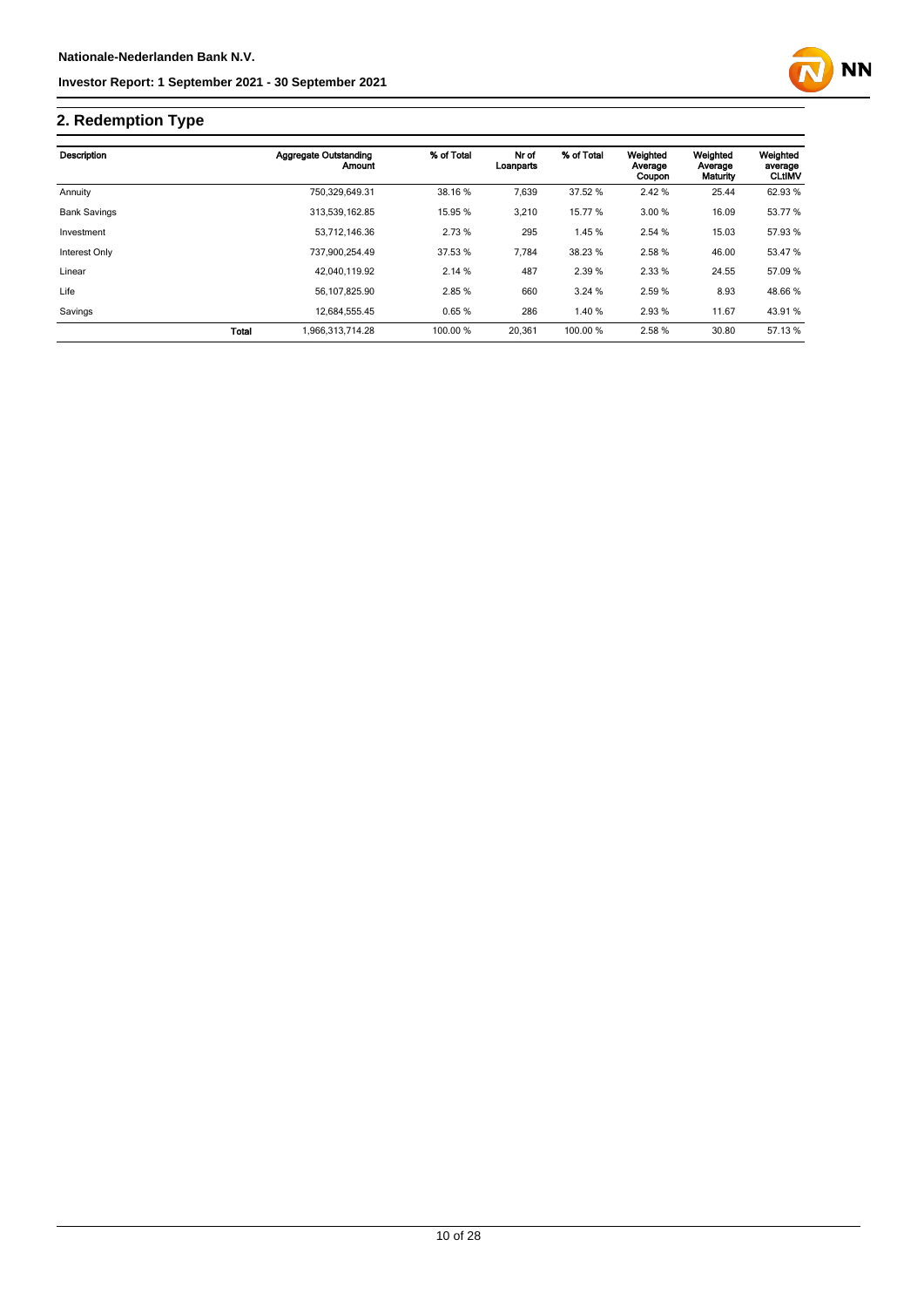# **3. Outstanding Loan Amount**

| From $(>)$ - Until $(<=)$ |              | <b>Aggregate Outstanding</b><br>Amount | % of Total | Nr of Loans    | % of Total | Weighted<br>Average<br>Coupon | Weighted<br>Average<br>Maturity | Weighted<br>average<br><b>CLtIMV</b> |
|---------------------------|--------------|----------------------------------------|------------|----------------|------------|-------------------------------|---------------------------------|--------------------------------------|
| $= 25.000$                |              | 49,496.36                              | 0.00%      | $\overline{4}$ | 0.05%      | 4.32%                         | 31.35                           | 11.56 %                              |
| 25.000 - 50.000           |              | 2.041.907.07                           | 0.10%      | 47             | 0.53%      | 2.50%                         | 34.68                           | 13.60 %                              |
| 50,000 - 75,000           |              | 29,619,362.19                          | 1.51%      | 469            | 5.32 %     | 2.57%                         | 44.23                           | 22.66 %                              |
| 75,000 - 100,000          |              | 52,040,933.19                          | 2.65%      | 587            | 6.66%      | 2.63%                         | 38.71                           | 33.52 %                              |
| 100,000 - 150,000         |              | 211,802,044.95                         | 10.77 %    | 1,672          | 18.97%     | 2.60%                         | 34.03                           | 46.42%                               |
| 150,000 - 200,000         |              | 312,820,800.56                         | 15.91 %    | 1,786          | 20.27%     | 2.55%                         | 32.19                           | 54.51 %                              |
| 200,000 - 250,000         |              | 332,966,594.25                         | 16.93 %    | 1,485          | 16.85%     | 2.54 %                        | 29.83                           | 59.06 %                              |
| 250,000 - 300,000         |              | 270,277,643.16                         | 13.75 %    | 990            | 11.23 %    | 2.58%                         | 30.01                           | 60.21%                               |
| 300,000 - 350,000         |              | 215,865,419.91                         | 10.98 %    | 666            | 7.56%      | 2.63%                         | 29.26                           | 62.03%                               |
| 350,000 - 400,000         |              | 138,398,858.13                         | 7.04 %     | 371            | 4.21%      | 2.67%                         | 28.03                           | 62.06 %                              |
| 400.000 - 450.000         |              | 99,461,351.34                          | 5.06%      | 235            | 2.67%      | 2.60%                         | 29.80                           | 62.31 %                              |
| 450,000 - 500,000         |              | 69,846,277.13                          | 3.55 %     | 148            | 1.68%      | 2.64 %                        | 27.61                           | 63.11 %                              |
| 500,000 - 550,000         |              | 52,902,631.74                          | 2.69%      | 101            | 1.15%      | 2.54 %                        | 29.30                           | 62.31 %                              |
| 550,000 - 600,000         |              | 36,572,030.56                          | 1.86%      | 64             | 0.73%      | 2.56%                         | 29.94                           | 63.54 %                              |
| 600,000 - 650,000         |              | 26,811,706.10                          | 1.36 %     | 43             | 0.49%      | 2.42%                         | 30.42                           | 60.62 %                              |
| 650,000 - 700,000         |              | 19,565,226.71                          | 1.00%      | 29             | 0.33%      | 2.47%                         | 27.92                           | 61.26%                               |
| 700,000 - 750,000         |              | 21,765,015.08                          | 1.11%      | 30             | 0.34%      | 2.49%                         | 28.45                           | 62.20%                               |
| 750,000 - 800,000         |              | 16,367,884.76                          | 0.83%      | 21             | 0.24%      | 2.59%                         | 27.22                           | 64.32 %                              |
| 800,000 - 850,000         |              | 17,315,996.16                          | 0.88%      | 21             | 0.24%      | 2.50%                         | 31.28                           | 62.04 %                              |
| 850,000 - 900,000         |              | 16,567,148.90                          | 0.84 %     | 19             | 0.22%      | 2.65%                         | 30.12                           | 63.34 %                              |
| 900,000 - 950,000         |              | 19,396,812.88                          | 0.99%      | 21             | 0.24%      | 2.58%                         | 28.77                           | 64.94 %                              |
| 950,000 - 1,000,000       |              | 3,858,573.15                           | 0.20%      | 4              | 0.05%      | 2.80%                         | 23.61                           | 64.74 %                              |
| >1.000.000                |              |                                        |            |                |            |                               |                                 |                                      |
| Unknown                   |              |                                        |            |                |            |                               |                                 |                                      |
|                           | <b>Total</b> | 1,966,313,714.28                       | 100.00 %   | 8,813          | 100.00 %   | 2.58%                         | 30.80                           | 57.13%                               |
| Average                   | 301,274      |                                        |            |                |            |                               |                                 |                                      |

| Average | 301.274 |
|---------|---------|
| Minimum | 7,500   |
| Maximum | 978,141 |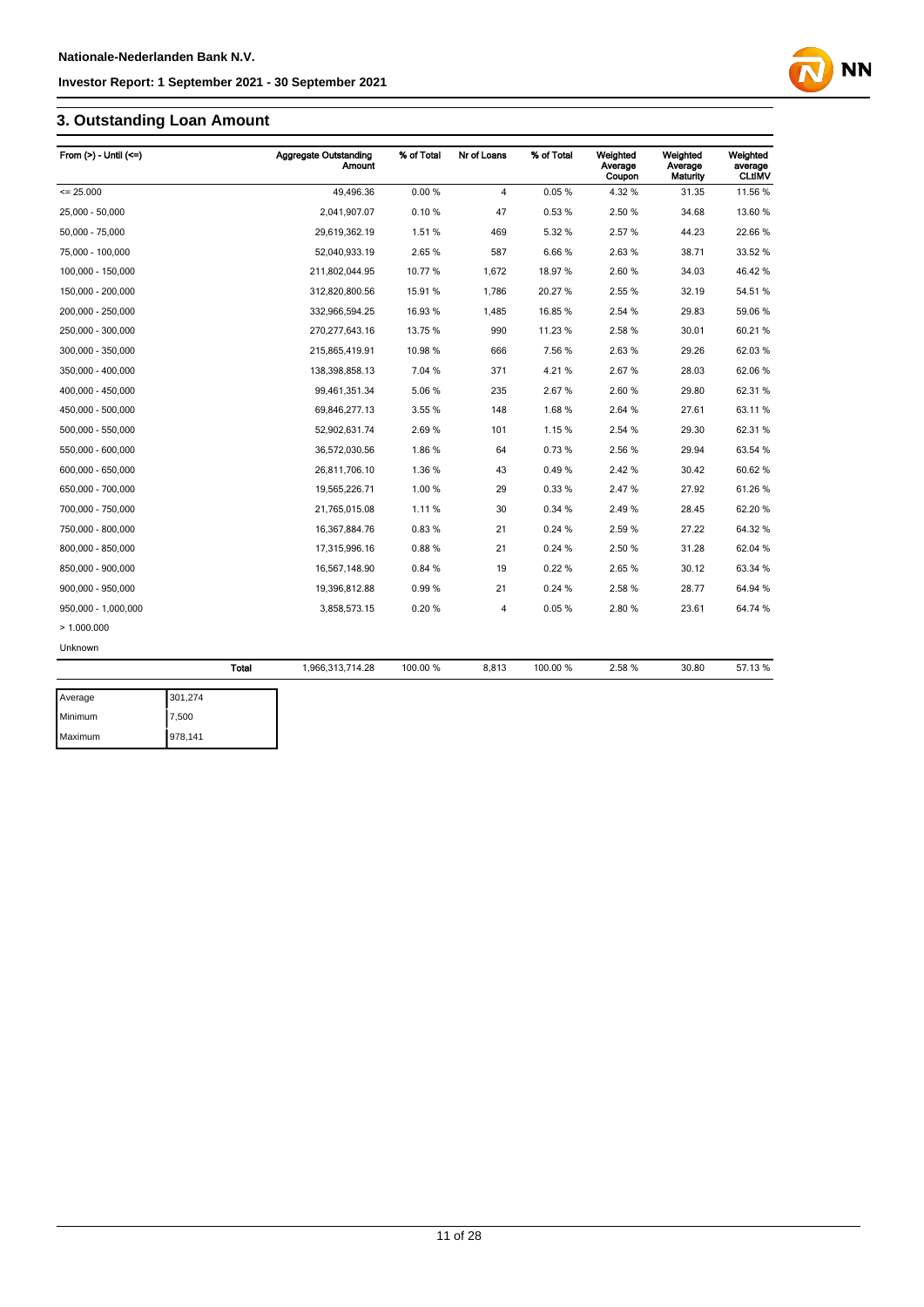# **4. Origination Year**

| From $(>=)$ - Until $($ |              | <b>Aggregate Outstanding</b><br><b>Amount</b> | % of Total | Nr of<br>Loanparts | % of Total | Weighted<br>Average<br>Coupon | Weighted<br>Average<br>Maturity | Weighted<br>average<br><b>CLtIMV</b> |
|-------------------------|--------------|-----------------------------------------------|------------|--------------------|------------|-------------------------------|---------------------------------|--------------------------------------|
| < 1995                  |              | 3,337,657.87                                  | 0.17%      | 68                 | 0.33%      | 2.72%                         | 52.03                           | 22.92 %                              |
| 1995 - 1996             |              | 1,430,876.94                                  | 0.07%      | 34                 | 0.17%      | 2.47%                         | 57.84                           | 24.58%                               |
| 1996 - 1997             |              | 3,886,001.84                                  | 0.20%      | 88                 | 0.43%      | 2.55 %                        | 41.78                           | 25.85 %                              |
| 1997 - 1998             |              | 5,828,788.03                                  | 0.30%      | 124                | 0.61%      | 2.78%                         | 41.84                           | 31.09%                               |
| 1998 - 1999             |              | 10,593,397.64                                 | 0.54 %     | 170                | 0.83%      | 2.67%                         | 34.58                           | 36.95 %                              |
| 1999 - 2000             |              | 17,540,086.36                                 | 0.89%      | 295                | 1.45%      | 2.43%                         | 43.86                           | 36.27 %                              |
| 2000 - 2001             |              | 8,494,982.25                                  | 0.43%      | 135                | 0.66%      | 2.30%                         | 43.65                           | 36.54 %                              |
| 2001 - 2002             |              | 11,312,943.15                                 | 0.58%      | 155                | 0.76%      | 2.56 %                        | 49.89                           | 36.98 %                              |
| 2002 - 2003             |              | 10,610,114.71                                 | 0.54 %     | 144                | 0.71%      | 2.82%                         | 53.81                           | 42.45 %                              |
| 2003 - 2004             |              | 17,228,525.09                                 | 0.88%      | 199                | 0.98%      | 2.61%                         | 50.81                           | 44.41%                               |
| 2004 - 2005             |              | 26,720,063.31                                 | 1.36 %     | 329                | 1.62%      | 2.62%                         | 51.07                           | 45.61%                               |
| 2005 - 2006             |              | 43,820,899.98                                 | 2.23%      | 472                | 2.32%      | 2.49%                         | 43.71                           | 48.67%                               |
| 2006 - 2007             |              | 43,259,915.15                                 | 2.20%      | 446                | 2.19%      | 2.73 %                        | 36.67                           | 54.20%                               |
| 2007 - 2008             |              | 20,365,785.36                                 | 1.04 %     | 272                | 1.34 %     | 2.90%                         | 51.54                           | 50.98%                               |
| 2008 - 2009             |              | 54,559,812.45                                 | 2.77 %     | 482                | 2.37%      | 2.54 %                        | 48.59                           | 55.11 %                              |
| 2009 - 2010             |              | 89,742,639.18                                 | 4.56%      | 700                | 3.44 %     | 2.67%                         | 32.54                           | 57.76 %                              |
| 2010 - 2011             |              | 68,724,020.02                                 | 3.50 %     | 601                | 2.95%      | 2.04 %                        | 43.16                           | 52.18%                               |
| 2011 - 2012             |              | 110,767,050.55                                | 5.63%      | 1,108              | 5.44 %     | 2.47 %                        | 49.98                           | 50.55 %                              |
| 2012 - 2013             |              | 107,983,572.42                                | 5.49%      | 1,229              | 6.04 %     | 3.20%                         | 39.35                           | 48.81%                               |
| 2013 - 2014             |              | 122,615,434.94                                | 6.24 %     | 1,454              | 7.14 %     | 3.34 %                        | 19.91                           | 46.95%                               |
| 2014 - 2015             |              | 61,549,108.14                                 | 3.13%      | 622                | 3.05%      | 3.22 %                        | 21.27                           | 48.01%                               |
| 2015 - 2016             |              | 44,772,456.77                                 | 2.28%      | 499                | 2.45%      | 2.90%                         | 21.57                           | 50.51%                               |
| 2016 - 2017             |              | 179,513,187.64                                | 9.13%      | 1,735              | 8.52%      | 2.72 %                        | 23.58                           | 55.03%                               |
| 2017 - 2018             |              | 139,869,413.62                                | 7.11%      | 1,334              | 6.55%      | 2.64 %                        | 23.39                           | 57.64 %                              |
| 2018 - 2019             |              | 262,985,176.36                                | 13.37 %    | 2,290              | 11.25%     | 2.53%                         | 25.57                           | 64.96%                               |
| 2019 - 2020             |              | 429,829,049.76                                | 21.86%     | 4,274              | 20.99%     | 2.23 %                        | 26.47                           | 67.50 %                              |
| $2020 =$                |              | 68,972,754.75                                 | 3.51%      | 1,102              | 5.41%      | 1.90%                         | 26.54                           | 66.31 %                              |
| Unknown                 |              |                                               |            |                    |            |                               |                                 |                                      |
|                         | <b>Total</b> | 1,966,313,714.28                              | 100.00 %   | 20,361             | 100.00%    | 2.58 %                        | 30.80                           | 57.13%                               |
|                         |              |                                               |            |                    |            |                               |                                 |                                      |

| <b>Weighted Average</b> | 2014 |
|-------------------------|------|
| Minimum                 | 1992 |
| Maximum                 | 2021 |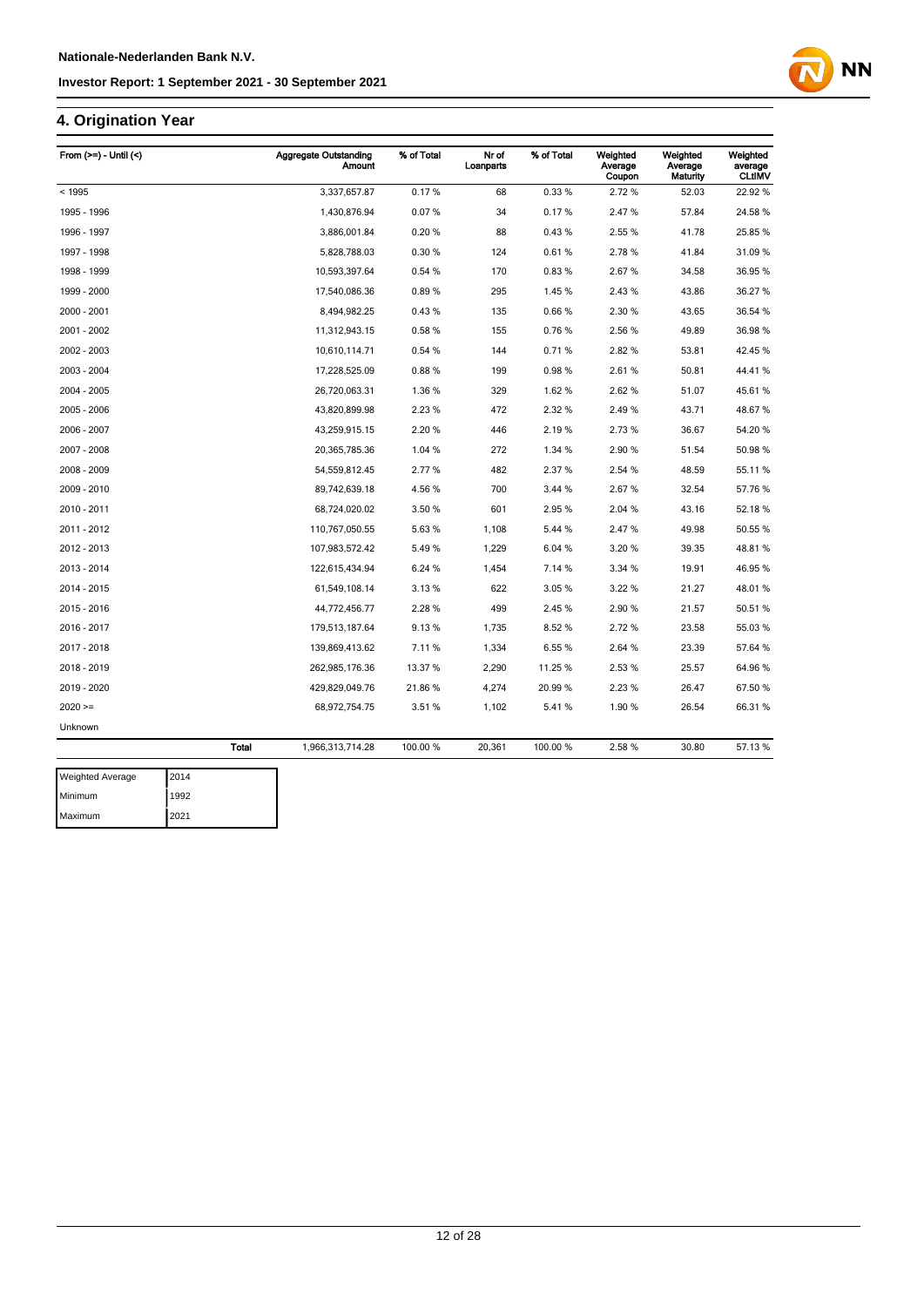

# **5. Seasoning**

| From $(>=)$ - Until $($ |         | <b>Aggregate Outstanding</b><br>Amount | % of Total | Nr of<br>Loanparts | % of Total | Weighted<br>Average<br>Coupon | Weighted<br>Average<br>Maturity | Weighted<br>average<br><b>CLtIMV</b> |
|-------------------------|---------|----------------------------------------|------------|--------------------|------------|-------------------------------|---------------------------------|--------------------------------------|
| 1 Year                  |         | 25,720,358.16                          | 1.31%      | 470                | 2.31%      | 1.83%                         | 27.49                           | 67.79 %                              |
| 1 Year - 2 Years        |         | 171,349,980.84                         | 8.71%      | 1,878              | 9.22 %     | 1.92 %                        | 26.72                           | 67.87%                               |
| 2 Years - 3 Years       |         | 336,895,739.57                         | 17.13 %    | 3,370              | 16.55 %    | 2.37 %                        | 26.16                           | 66.76 %                              |
| 3 Years - 4 Years       |         | 249,016,015.76                         | 12.66 %    | 2,126              | 10.44 %    | 2.55 %                        | 25.45                           | 64.61%                               |
| 4 Years - 5 Years       |         | 179,714,937.12                         | 9.14 %     | 1,690              | 8.30 %     | 2.62 %                        | 23.56                           | 56.54 %                              |
| 5 Years - 6 Years       |         | 127,001,714.90                         | 6.46%      | 1,296              | 6.37 %     | 2.79%                         | 23.17                           | 54.54 %                              |
| 6 Years - 7 Years       |         | 42,401,828.33                          | 2.16%      | 480                | 2.36%      | 2.91%                         | 21.56                           | 51.24 %                              |
| 7 Years - 8 Years       |         | 78,507,599.33                          | 3.99%      | 797                | 3.91%      | 3.27 %                        | 21.24                           | 47.58 %                              |
| 8 Years - 9 Years       |         | 130,356,650.16                         | 6.63%      | 1,568              | 7.70%      | 3.47%                         | 19.49                           | 47.09 %                              |
| 9 Years - 10 Years      |         | 98,695,378.53                          | 5.02%      | 1,091              | 5.36 %     | 2.87%                         | 46.69                           | 49.19 %                              |
| 10 Years - 11 Years     |         | 104,636,061.52                         | 5.32 %     | 1,007              | 4.95%      | 2.40%                         | 51.10                           | 50.90 %                              |
| 11 Years - 12 Years     |         | 59,594,948.34                          | 3.03%      | 532                | 2.61%      | 2.05%                         | 41.05                           | 52.42 %                              |
| 12 Years - 13 Years     |         | 99,491,389.94                          | 5.06%      | 770                | 3.78%      | 2.68%                         | 35.44                           | 57.65 %                              |
| 13 Years - 14 Years     |         | 41,209,715.48                          | 2.10%      | 398                | 1.95 %     | 2.53 %                        | 47.15                           | 54.69 %                              |
| 14 Years - 15 Years     |         | 23,549,484.84                          | 1.20%      | 298                | 1.46 %     | 2.89%                         | 50.16                           | 51.84 %                              |
| 15 Years - 16 Years     |         | 46,724,464.14                          | 2.38 %     | 455                | 2.23 %     | 2.69%                         | 35.85                           | 53.67 %                              |
| 16 Years - 17 Years     |         | 40,398,088.80                          | 2.05 %     | 468                | 2.30 %     | 2.50 %                        | 45.23                           | 47.65%                               |
| 17 Years - 18 Years     |         | 26,339,958.74                          | 1.34 %     | 311                | 1.53 %     | 2.54 %                        | 53.08                           | 44.34 %                              |
| 18 Years - 19 Years     |         | 13,630,586.01                          | 0.69%      | 166                | 0.82%      | 2.78%                         | 49.32                           | 45.29 %                              |
| 19 Years - 20 Years     |         | 10,522,651.79                          | 0.54 %     | 143                | 0.70%      | 2.84 %                        | 51.02                           | 42.88%                               |
| 20 Years - 21 Years     |         | 11,794,127.16                          | 0.60%      | 170                | 0.83%      | 2.43%                         | 51.93                           | 34.97 %                              |
| 21 Years - 22 Years     |         | 9,313,478.70                           | 0.47%      | 143                | 0.70%      | 2.38%                         | 45.54                           | 38.19 %                              |
| 22 Years - 23 Years     |         | 18,010,087.27                          | 0.92%      | 304                | 1.49 %     | 2.47%                         | 39.80                           | 35.66 %                              |
| 23 Years - 24 Years     |         | 7,964,402.43                           | 0.41%      | 142                | 0.70%      | 2.65%                         | 37.71                           | 36.51 %                              |
| 24 Years - 25 Years     |         | 6,263,806.92                           | 0.32%      | 121                | 0.59%      | 2.74 %                        | 38.72                           | 30.31 %                              |
| 25 Years - 26 Years     |         | 2,814,610.71                           | 0.14%      | 75                 | 0.37%      | 2.48%                         | 47.84                           | 25.54 %                              |
| 26 Years - 27 Years     |         | 1,180,057.95                           | 0.06%      | 26                 | 0.13%      | 2.44 %                        | 64.45                           | 21.30 %                              |
| 27 Years - 28 Years     |         | 2,081,061.14                           | 0.11%      | 41                 | 0.20%      | 2.72%                         | 55.57                           | 20.75 %                              |
| 28 Years - 29 Years     |         | 525,314.36                             | 0.03%      | 14                 | 0.07%      | 3.04 %                        | 59.37                           | 28.72 %                              |
| 29 Years - 30 Years     |         | 609,215.34                             | 0.03%      | 11                 | 0.05%      | 2.52%                         | 28.39                           | 28.14 %                              |
| $30$ Years $>=$         |         |                                        |            |                    |            |                               |                                 |                                      |
| Unknown                 |         |                                        |            |                    |            |                               |                                 |                                      |
|                         | Total   | 1,966,313,714.28                       | 100.00 %   | 20,361             | 100.00%    | 2.58%                         | 30.80                           | 57.13 %                              |
| <b>Weighted Average</b> | 7 Years |                                        |            |                    |            |                               |                                 |                                      |
| Minimum                 | 0 Years |                                        |            |                    |            |                               |                                 |                                      |

Maximum 30 Years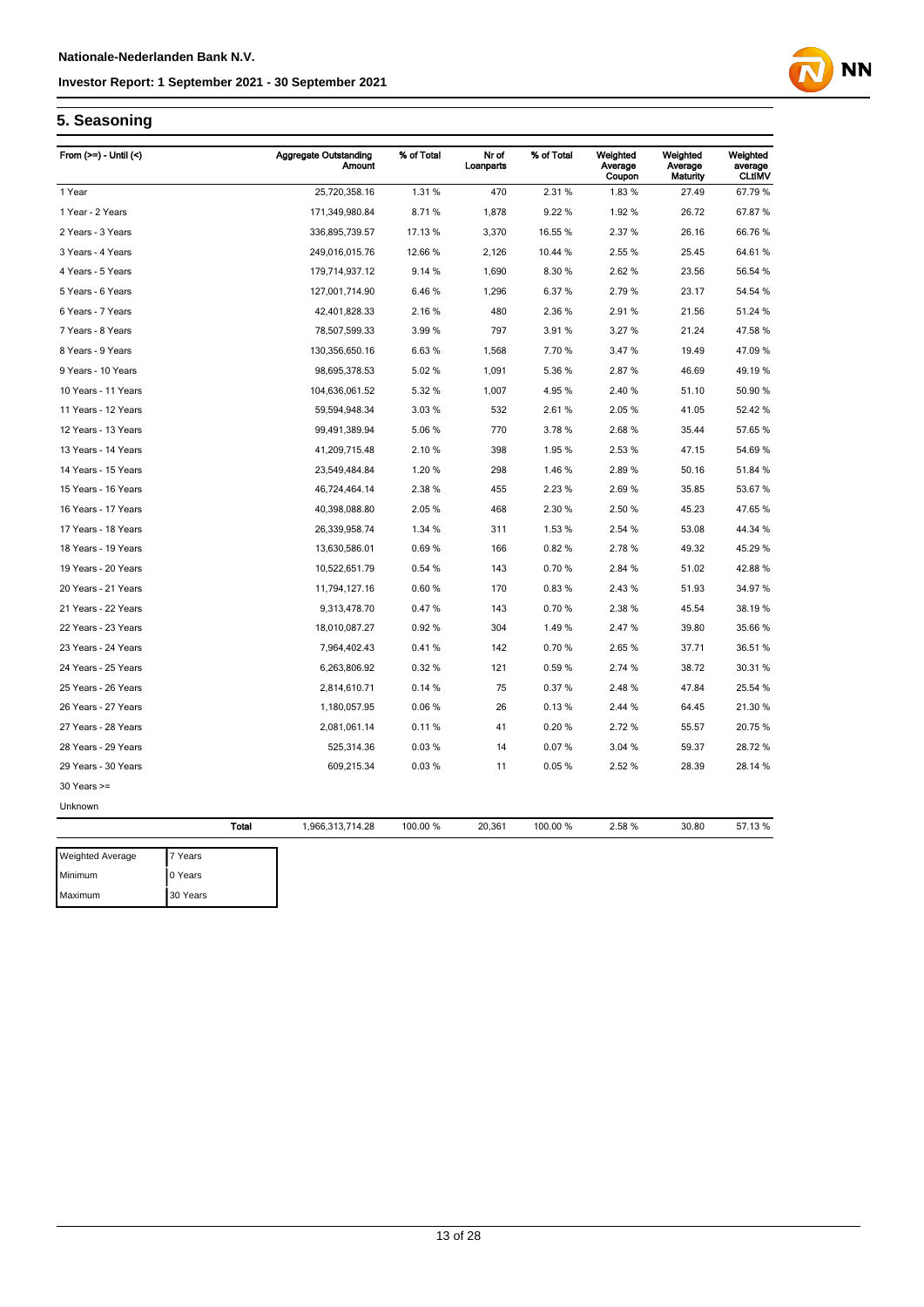# **6. Legal Maturity**

| From $(>=) -$ Until $($ |              | <b>Aggregate Outstanding</b><br><b>Amount</b> | % of Total | Nr of<br>Loanparts | % of Total | Weighted<br>Average<br>Coupon | Weighted<br>Average<br>Maturity | Weighted<br>average<br><b>CLtIMV</b> |
|-------------------------|--------------|-----------------------------------------------|------------|--------------------|------------|-------------------------------|---------------------------------|--------------------------------------|
| 2015 - 2020             |              |                                               |            |                    |            |                               |                                 |                                      |
| 2020 - 2025             |              | 8,074,197.86                                  | 0.41%      | 199                | 0.98%      | 2.62%                         | 1.94                            | 37.66 %                              |
| 2025 - 2030             |              | 38,811,798.20                                 | 1.97%      | 747                | 3.67%      | 2.73%                         | 6.37                            | 41.30 %                              |
| 2030 - 2035             |              | 118,727,630.19                                | 6.04%      | 1,607              | 7.89%      | 2.95%                         | 11.00                           | 47.47%                               |
| 2035 - 2040             |              | 227,886,575.40                                | 11.59 %    | 2,077              | 10.20%     | 2.80%                         | 15.95                           | 56.79%                               |
| 2040 - 2045             |              | 316,411,739.54                                | 16.09%     | 3,177              | 15.60%     | 2.94 %                        | 21.13                           | 53.13%                               |
| 2045 - 2050             |              | 912,667,370.97                                | 46.42%     | 8,230              | 40.42%     | 2.43%                         | 26.52                           | 63.77%                               |
| 2050 - 2055             |              | 48,509,196.64                                 | 2.47%      | 786                | 3.86%      | 1.69%                         | 28.84                           | 66.58 %                              |
| 2055 - 2060             |              |                                               |            |                    |            |                               |                                 |                                      |
| 2060 - 2065             |              |                                               |            |                    |            |                               |                                 |                                      |
| 2065 - 2070             |              |                                               |            |                    |            |                               |                                 |                                      |
| 2070 - 2075             |              |                                               |            |                    |            |                               |                                 |                                      |
| 2075 - 2080             |              |                                               |            |                    |            |                               |                                 |                                      |
| 2080 - 2085             |              |                                               |            |                    |            |                               |                                 |                                      |
| 2085 - 2090             |              |                                               |            |                    |            |                               |                                 |                                      |
| 2090 - 2095             |              |                                               |            |                    |            |                               |                                 |                                      |
| 2095 - 2100             |              | 295,225,205.48                                | 15.01%     | 3,538              | 17.38 %    | 2.48%                         | 78.17                           | 46.09%                               |
| $2100 >=$               |              |                                               |            |                    |            |                               |                                 |                                      |
| Unknown                 |              |                                               |            |                    |            |                               |                                 |                                      |
|                         | <b>Total</b> | 1,966,313,714.28                              | 100.00 %   | 20,361             | 100.00%    | 2.58 %                        | 30.80                           | 57.13%                               |

| <b>Weighted Average</b> | 2052 |
|-------------------------|------|
| Minimum                 | 2021 |
| Maximum                 | 2099 |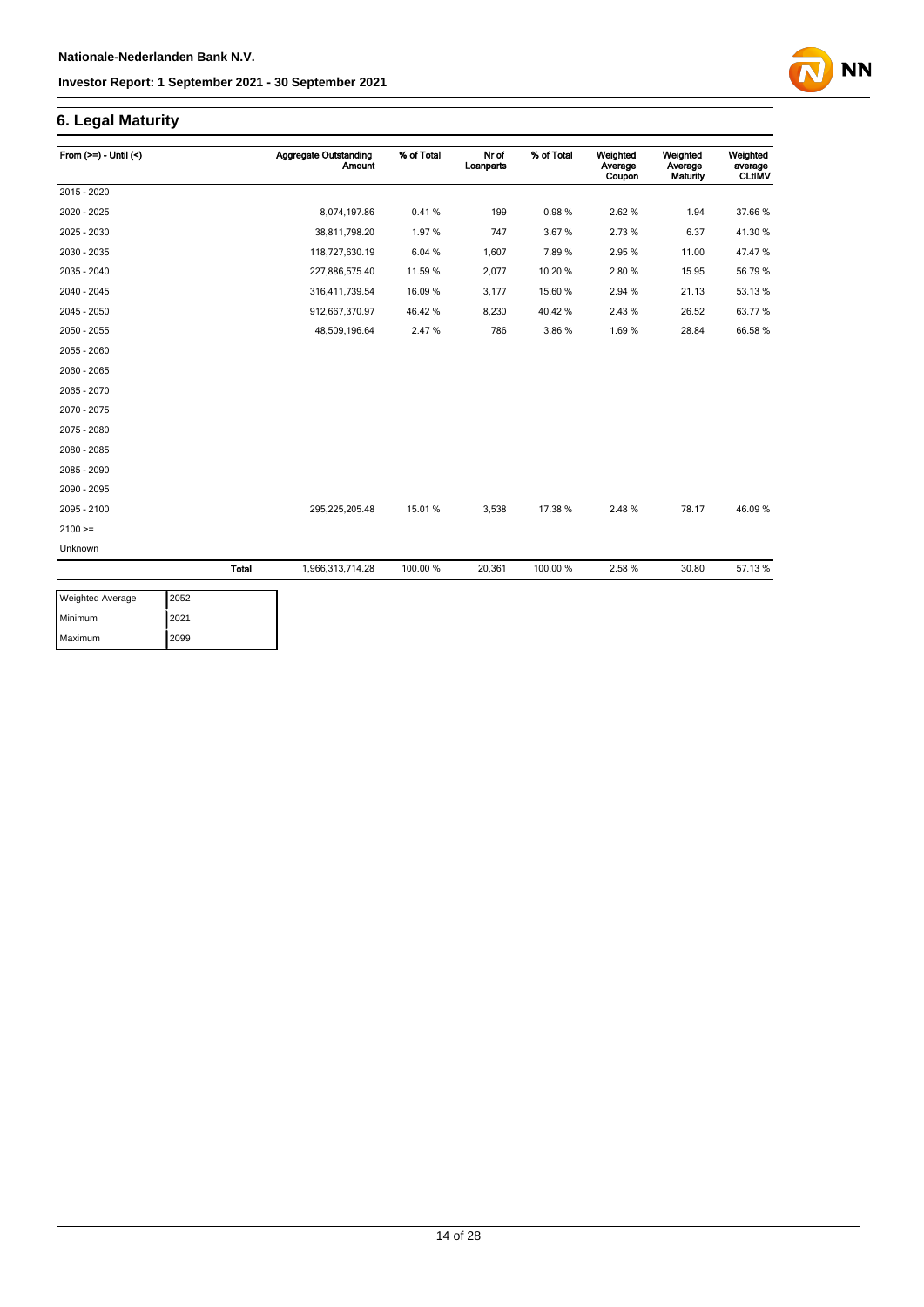# **7. Remaining Tenor**

| From $(>=)$ - Until $($ |          |              | <b>Aggregate Outstanding</b><br>Amount | % of Total | Nr of<br>Loanparts | % of Total | Weighted<br>Average<br>Coupon | Weighted<br>Average<br>Maturity | Weighted<br>average<br><b>CLtIMV</b> |
|-------------------------|----------|--------------|----------------------------------------|------------|--------------------|------------|-------------------------------|---------------------------------|--------------------------------------|
| < 0 Year                |          |              |                                        |            |                    |            |                               |                                 |                                      |
| 0 Year - 1 Year         |          |              | 1,935,052.15                           | 0.10%      | 40                 | 0.20%      | 2.31%                         | 0.50                            | 38.37 %                              |
| 1 Year - 2 Years        |          |              | 1,314,680.00                           | 0.07%      | 47                 | 0.23%      | 2.79%                         | 1.49                            | 35.84 %                              |
| 2 Years - 3 Years       |          |              | 3,510,520.35                           | 0.18%      | 83                 | 0.41%      | 2.73 %                        | 2.46                            | 37.81 %                              |
| 3 Years - 4 Years       |          |              | 3,692,826.13                           | 0.19%      | 88                 | 0.43%      | 2.59%                         | 3.45                            | 41.53%                               |
| 4 Years - 5 Years       |          |              | 4,159,683.02                           | 0.21%      | 112                | 0.55%      | 2.90 %                        | 4.52                            | 41.27%                               |
| 5 Years - 6 Years       |          |              | 6,977,628.45                           | 0.35%      | 138                | 0.68%      | 2.71 %                        | 5.46                            | 37.65 %                              |
| 6 Years - 7 Years       |          |              | 9,352,677.70                           | 0.48%      | 170                | 0.83%      | 2.83%                         | 6.48                            | 45.02%                               |
| 7 Years - 8 Years       |          |              | 12,798,145.30                          | 0.65%      | 214                | 1.05 %     | 2.67 %                        | 7.47                            | 39.72 %                              |
| 8 Years - 9 Years       |          |              | 11,714,349.47                          | 0.60%      | 187                | 0.92%      | 2.55 %                        | 8.50                            | 41.37%                               |
| 9 Years - 10 Years      |          |              | 24,477,924.84                          | 1.24 %     | 354                | 1.74 %     | 2.83%                         | 9.49                            | 46.24 %                              |
| 10 Years - 11 Years     |          |              | 23,296,357.40                          | 1.18%      | 330                | 1.62%      | 2.96%                         | 10.42                           | 47.14 %                              |
| 11 Years - 12 Years     |          |              | 26,015,172.49                          | 1.32 %     | 344                | 1.69%      | 3.41%                         | 11.49                           | 47.81%                               |
| 12 Years - 13 Years     |          |              | 28,450,094.98                          | 1.45 %     | 344                | 1.69%      | 2.83%                         | 12.48                           | 49.82 %                              |
| 13 Years - 14 Years     |          |              | 37,502,917.34                          | 1.91%      | 413                | 2.03%      | 2.71%                         | 13.53                           | 53.05 %                              |
| 14 Years - 15 Years     |          |              | 51,635,122.98                          | 2.63%      | 487                | 2.39 %     | 2.83%                         | 14.43                           | 53.86 %                              |
| 15 Years - 16 Years     |          |              | 27,339,559.52                          | 1.39 %     | 300                | 1.47%      | 3.11%                         | 15.42                           | 54.37 %                              |
| 16 Years - 17 Years     |          |              | 31,088,587.31                          | 1.58%      | 287                | 1.41%      | 2.76%                         | 16.58                           | 55.96 %                              |
| 17 Years - 18 Years     |          |              | 77,021,471.73                          | 3.92%      | 598                | 2.94 %     | 2.77%                         | 17.48                           | 60.64 %                              |
| 18 Years - 19 Years     |          |              | 42,010,262.46                          | 2.14 %     | 364                | 1.79%      | 2.31%                         | 18.46                           | 58.75 %                              |
| 19 Years - 20 Years     |          |              | 42, 163, 946.86                        | 2.14 %     | 368                | 1.81%      | 2.41%                         | 19.43                           | 57.96 %                              |
| 20 Years - 21 Years     |          |              | 36,891,901.81                          | 1.88%      | 380                | 1.87%      | 2.97%                         | 20.48                           | 56.81 %                              |
| 21 Years - 22 Years     |          |              | 106,437,988.55                         | 5.41%      | 1,184              | 5.82%      | 3.24 %                        | 21.49                           | 50.15 %                              |
| 22 Years - 23 Years     |          |              | 87,653,548.78                          | 4.46%      | 850                | 4.17%      | 3.05%                         | 22.40                           | 50.82 %                              |
| 23 Years - 24 Years     |          |              | 47,021,502.12                          | 2.39%      | 471                | 2.31 %     | 2.69%                         | 23.47                           | 56.02 %                              |
| 24 Years - 25 Years     |          |              | 104,596,498.04                         | 5.32 %     | 1,004              | 4.93%      | 2.70%                         | 24.60                           | 55.75 %                              |
| 25 Years - 26 Years     |          |              | 168,270,561.81                         | 8.56%      | 1,472              | 7.23 %     | 2.57%                         | 25.30                           | 58.19%                               |
| 26 Years - 27 Years     |          |              | 200,708,496.60                         | 10.21 %    | 1,644              | 8.07%      | 2.52 %                        | 26.57                           | 65.30 %                              |
| 27 Years - 28 Years     |          |              | 252,756,261.21                         | 12.85 %    | 2,327              | 11.43%     | 2.42%                         | 27.54                           | 67.22 %                              |
| 28 Years - 29 Years     |          |              | 180,939,841.56                         | 9.20%      | 1,863              | 9.15%      | 1.89%                         | 28.13                           | 68.81%                               |
| 29 Years - 30 Years     |          |              | 19,354,927.84                          | 0.98%      | 360                | 1.77%      | 1.61%                         | 29.51                           | 67.55 %                              |
| $30$ Years $>=$         |          |              | 295,225,205.48                         | 15.01 %    | 3,538              | 17.38 %    | 2.48%                         | 78.17                           | 46.09 %                              |
| Unknown                 |          |              |                                        |            |                    |            |                               |                                 |                                      |
|                         |          | <b>Total</b> | 1,966,313,714.28                       | 100.00 %   | 20,361             | 100.00 %   | 2.58 %                        | 30.80                           | 57.13 %                              |
| <b>Weighted Average</b> | 31 Years |              |                                        |            |                    |            |                               |                                 |                                      |
| Minimum                 | 0 Years  |              |                                        |            |                    |            |                               |                                 |                                      |
| Maximum                 | 78 Years |              |                                        |            |                    |            |                               |                                 |                                      |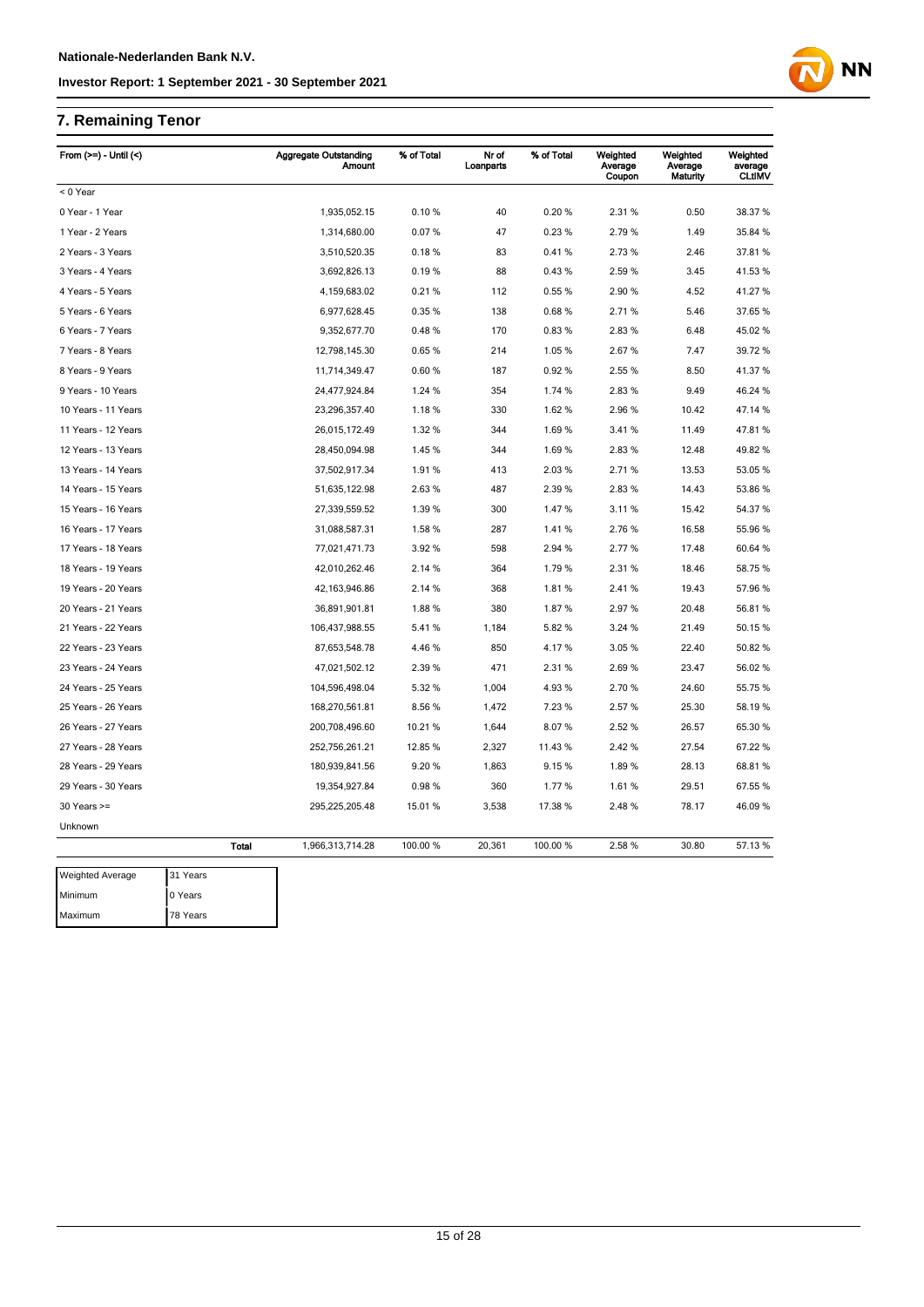# **8. Current Loan to Original Market Value**

| From $(>)$ - Until $(<=)$ |              | <b>Aggregate Outstanding</b><br>Amount | % of Total | Nr of Loans | % of Total | Weighted<br>Average<br>Coupon | Weighted<br>Average<br>Maturity | Weighted<br>average<br><b>CLtIMV</b> |
|---------------------------|--------------|----------------------------------------|------------|-------------|------------|-------------------------------|---------------------------------|--------------------------------------|
| <b>NHG</b>                |              | 522,439,314.45                         | 26.57%     | 3,204       | 36.36%     | 2.48%                         | 27.30                           | 58.55 %                              |
| $= 10%$                   |              | 761,379.78                             | 0.04%      | 15          | 0.17%      | 2.00 %                        | 46.25                           | 5.02%                                |
| 10 % - 20 %               |              | 6,074,590.08                           | 0.31%      | 86          | 0.98%      | 2.54 %                        | 50.02                           | 10.66%                               |
| 20 % - 30 %               |              | 17,485,397.59                          | 0.89%      | 189         | 2.14 %     | 2.45%                         | 44.76                           | 17.95 %                              |
| 30 % - 40 %               |              | 36,559,654.51                          | 1.86%      | 303         | 3.44 %     | 2.61%                         | 43.21                           | 24.48%                               |
| 40 % - 50 %               |              | 77,433,409.59                          | 3.94 %     | 463         | 5.25 %     | 2.59%                         | 40.21                           | 32.85 %                              |
| 50 % - 60 %               |              | 109,386,192.51                         | 5.56 %     | 537         | 6.09%      | 2.63%                         | 38.25                           | 40.60%                               |
| 60 % - 70 %               |              | 204,430,181.09                         | 10.40 %    | 820         | 9.30 %     | 2.61%                         | 32.94                           | 48.56 %                              |
| 70 % - 80 %               |              | 288,557,453.04                         | 14.68 %    | 1,027       | 11.65%     | 2.62%                         | 32.37                           | 55.99 %                              |
| 80 % - 90 %               |              | 379,301,665.80                         | 19.29 %    | 1,202       | 13.64 %    | 2.63%                         | 28.94                           | 63.88%                               |
| 90 % - 100 %              |              | 323,884,475.84                         | 16.47%     | 967         | 10.97%     | 2.62%                         | 28.58                           | 71.54 %                              |
| 100 % - 110 %             |              |                                        |            |             |            |                               |                                 |                                      |
| 110 % - 120 %             |              |                                        |            |             |            |                               |                                 |                                      |
| 120 % - 130 %             |              |                                        |            |             |            |                               |                                 |                                      |
| 130 % - 140 %             |              |                                        |            |             |            |                               |                                 |                                      |
| 140 % - 150 %             |              |                                        |            |             |            |                               |                                 |                                      |
| $150 \%$                  |              |                                        |            |             |            |                               |                                 |                                      |
| Unknown                   |              |                                        |            |             |            |                               |                                 |                                      |
|                           | <b>Total</b> | 1,966,313,714.28                       | 100.00 %   | 8,813       | 100.00%    | 2.58%                         | 30.80                           | 57.13 %                              |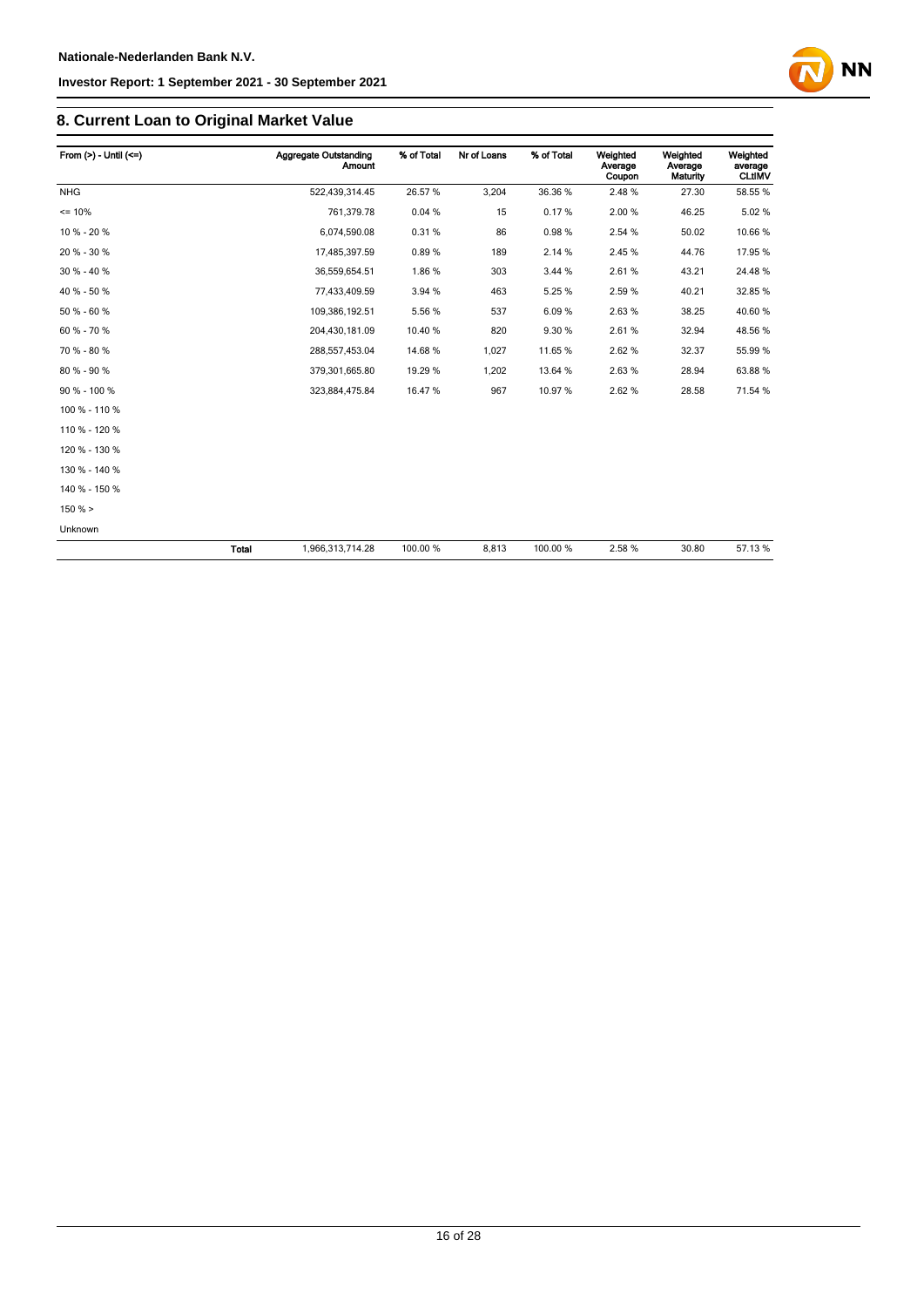## **9. Current Loan To Indexed Market Value**

| From $(>) -$ Until $(<=)$ |       | Aggregate Outstanding<br><b>Amount</b> | % of Total | Nr of Loans | % of Total | Weighted<br>Average<br>Coupon | Weighted<br>Average<br><b>Maturity</b> | Weighted<br>average<br><b>CLtIMV</b> |
|---------------------------|-------|----------------------------------------|------------|-------------|------------|-------------------------------|----------------------------------------|--------------------------------------|
| <b>NHG</b>                |       | 522,439,314.45                         | 26.57%     | 3,204       | 36.36%     | 2.48%                         | 27.30                                  | 58.55 %                              |
| $= 10 \%$                 |       | 4,961,933.34                           | 0.25%      | 74          | 0.84 %     | 2.35 %                        | 56.47                                  | 7.87%                                |
| 10 % - 20 %               |       | 26,067,252.52                          | 1.33 %     | 302         | 3.43 %     | 2.50 %                        | 52.04                                  | 15.66 %                              |
| 20 % - 30 %               |       | 65,641,080.79                          | 3.34 %     | 494         | 5.61%      | 2.68%                         | 42.06                                  | 25.65 %                              |
| 30 % - 40 %               |       | 122,656,081.74                         | 6.24 %     | 643         | 7.30 %     | 2.64 %                        | 39.27                                  | 35.49 %                              |
| 40 % - 50 %               |       | 216,060,754.64                         | 10.99 %    | 902         | 10.23%     | 2.72%                         | 34.13                                  | 45.21%                               |
| 50 % - 60 %               |       | 352, 129, 665. 73                      | 17.91 %    | 1,212       | 13.75 %    | 2.64 %                        | 32.06                                  | 55.26 %                              |
| 60 % - 70 %               |       | 351,827,158.80                         | 17.89 %    | 1,113       | 12.63%     | 2.62%                         | 28.59                                  | 64.93%                               |
| 70 % - 80 %               |       | 246,627,167.80                         | 12.54 %    | 713         | 8.09%      | 2.55 %                        | 27.44                                  | 74.41%                               |
| 80 % - 90 %               |       | 54,306,033.39                          | 2.76%      | 148         | 1.68%      | 2.27%                         | 27.71                                  | 83.00 %                              |
| 90 % - 100 %              |       | 3,597,271.08                           | 0.18%      | 8           | 0.09%      | 2.34 %                        | 27.31                                  | 92.39 %                              |
| 100 % - 110 %             |       |                                        |            |             |            |                               |                                        |                                      |
| 110 % - 120 %             |       |                                        |            |             |            |                               |                                        |                                      |
| 120 % - 130 %             |       |                                        |            |             |            |                               |                                        |                                      |
| 130 % - 140 %             |       |                                        |            |             |            |                               |                                        |                                      |
| 140 % - 150 %             |       |                                        |            |             |            |                               |                                        |                                      |
| 150%                      |       |                                        |            |             |            |                               |                                        |                                      |
| Unknown                   |       |                                        |            |             |            |                               |                                        |                                      |
|                           | Total | 1,966,313,714.28                       | 100.00 %   | 8,813       | 100.00 %   | 2.58%                         | 30.80                                  | 57.13 %                              |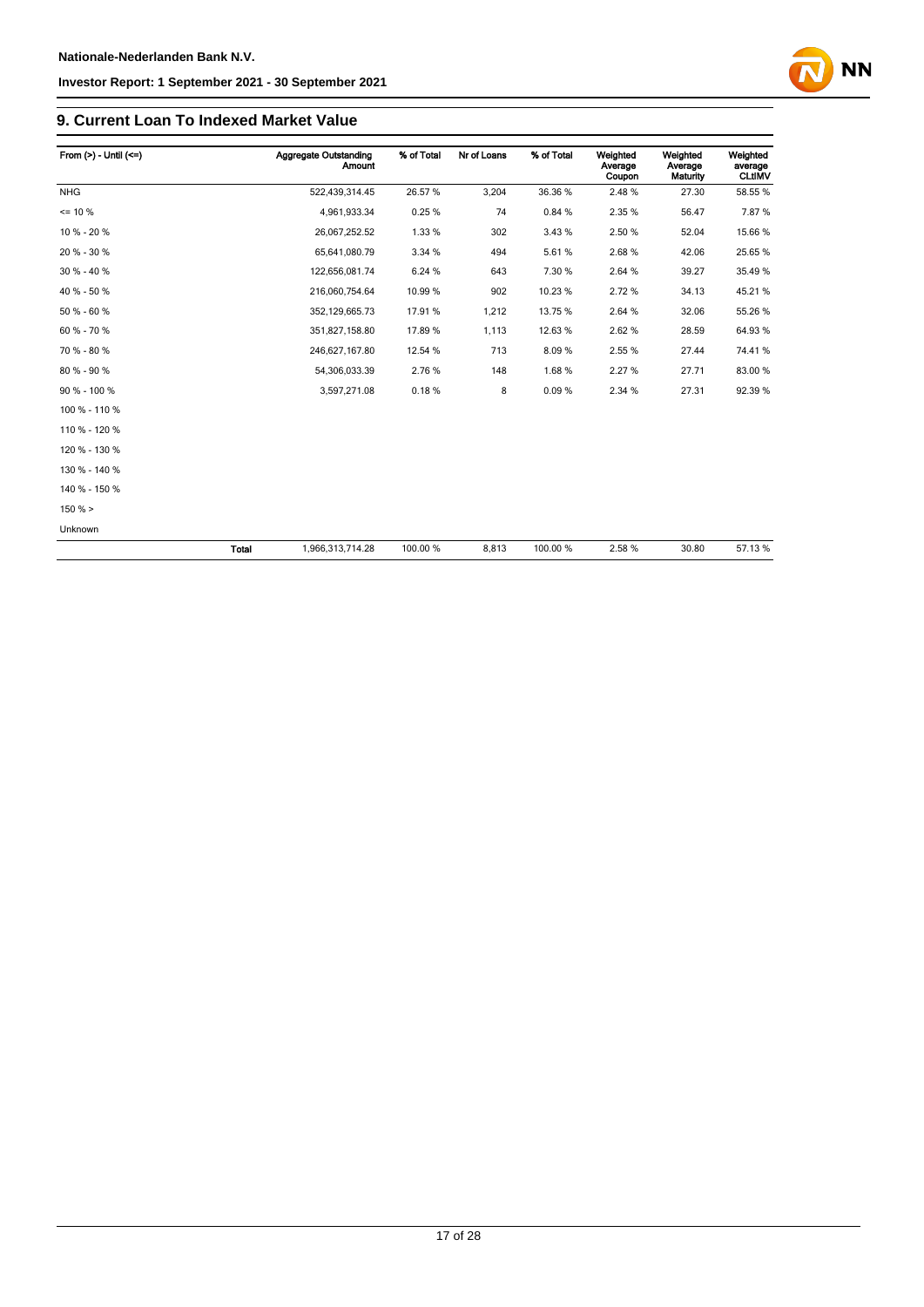

# **10. Loanpart Coupon (interest rate bucket)**

| From $(>) -$ Until $(<=)$ |              | <b>Aggregate Outstanding</b><br><b>Amount</b> | % of Total | Nr of<br>Loanparts | % of Total | Weighted<br>Average<br>Coupon | Weighted<br>Average<br>Maturity | Weighted<br>average<br><b>CLtIMV</b> |
|---------------------------|--------------|-----------------------------------------------|------------|--------------------|------------|-------------------------------|---------------------------------|--------------------------------------|
| $= 0.5 \%$                |              |                                               |            |                    |            |                               |                                 |                                      |
| $0.5 % - 1.0 %$           |              | 3,107,028.27                                  | 0.16%      | 45                 | 0.22%      | 0.92%                         | 35.61                           | 48.98%                               |
| $1.0 \% - 1.5 \%$         |              | 131,315,457.81                                | 6.68%      | 1,687              | 8.29%      | 1.32 %                        | 35.91                           | 50.88%                               |
| $1.5 % - 2.0 %$           |              | 342,689,745.13                                | 17.43 %    | 3,777              | 18.55 %    | 1.76%                         | 31.73                           | 60.09%                               |
| $2.0 % - 2.5 %$           |              | 471,190,878.22                                | 23.96 %    | 4,922              | 24.17%     | 2.27%                         | 31.57                           | 59.15 %                              |
| $2.5% - 3.0%$             |              | 647,854,908.83                                | 32.95 %    | 5,864              | 28.80%     | 2.76%                         | 30.07                           | 58.47%                               |
| $3.0 \% - 3.5 \%$         |              | 169,685,461.07                                | 8.63%      | 1,666              | 8.18%      | 3.20%                         | 32.61                           | 55.41%                               |
| $3.5 \% - 4.0 \%$         |              | 54,938,508.10                                 | 2.79%      | 582                | 2.86%      | 3.75 %                        | 29.82                           | 50.86 %                              |
| $4.0 \% - 4.5 \%$         |              | 59.791.947.32                                 | 3.04 %     | 723                | 3.55 %     | 4.18%                         | 24.84                           | 46.69%                               |
| 4.5 % - 5.0 %             |              | 41,788,610.39                                 | 2.13%      | 547                | 2.69%      | 4.78%                         | 21.63                           | 49.89%                               |
| $5.0 \% - 5.5 \%$         |              | 32,019,514.99                                 | 1.63%      | 388                | 1.91%      | 5.25%                         | 21.49                           | 48.37%                               |
| $5.5 % - 6.0 %$           |              | 8,995,354.60                                  | 0.46%      | 120                | 0.59%      | 5.74 %                        | 19.45                           | 45.43%                               |
| $6.0 % - 6.5 %$           |              | 2,823,081.83                                  | 0.14%      | 38                 | 0.19%      | 6.23%                         | 28.39                           | 44.90 %                              |
| $6.5 % -7.0 %$            |              | 91,890.05                                     | 0.00%      | 1                  | 0.00%      | 6.55%                         | 78.17                           | 9.49%                                |
| 7.0%                      |              | 21,327.67                                     | 0.00%      | 1                  | 0.00%      | 7.30 %                        | 78.17                           | 10.16 %                              |
| Unknown                   |              |                                               |            |                    |            |                               |                                 |                                      |
|                           | <b>Total</b> | 1,966,313,714.28                              | 100.00 %   | 20,361             | 100.00 %   | 2.58%                         | 30.80                           | 57.13 %                              |

| <b>Weighted Average</b> | 2.6% |
|-------------------------|------|
| Minimum                 | 0.7% |
| Maximum                 | 7.3% |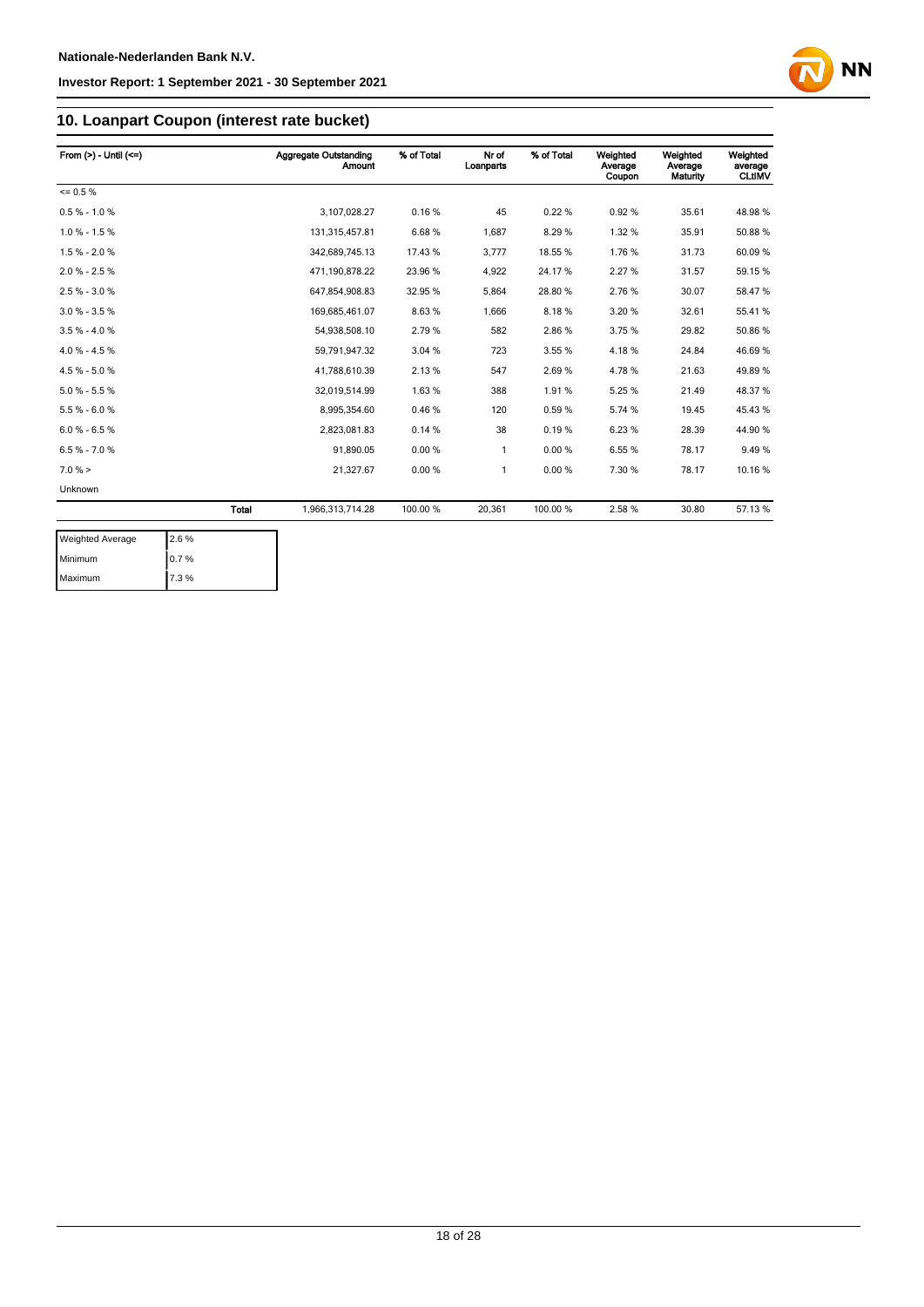# **11. Remaining Interest Rate Fixed Period**



| From $(>=)$ - Until $($   |              | <b>Aggregate Outstanding</b><br><b>Amount</b> | % of Total | Nr of<br>Loanparts | % of Total | Weighted<br>Average<br>Coupon | Weighted<br>Average<br><b>Maturity</b> | Weighted<br>average<br><b>CLtIMV</b> |
|---------------------------|--------------|-----------------------------------------------|------------|--------------------|------------|-------------------------------|----------------------------------------|--------------------------------------|
| $<$ 1 year(s)             |              | 90,788,849.07                                 | 4.62%      | 1,171              | 5.75%      | 2.13%                         | 37.43                                  | 49.11%                               |
| 1 year(s) - $2$ year(s)   |              | 70,137,996.78                                 | 3.57%      | 914                | 4.49%      | 3.70 %                        | 23.98                                  | 47.70%                               |
| $2$ year(s) - 3 year(s)   |              | 56,687,274.87                                 | 2.88%      | 722                | 3.55 %     | 3.66%                         | 27.12                                  | 46.89%                               |
| $3$ year(s) - 4 year(s)   |              | 37, 144, 823. 35                              | 1.89%      | 510                | 2.50 %     | 2.74 %                        | 36.99                                  | 45.36 %                              |
| 4 year(s) - 5 year(s)     |              | 60,571,273.14                                 | 3.08%      | 812                | 3.99%      | 2.68%                         | 36.80                                  | 49.31%                               |
| $5$ year(s) - $6$ year(s) |              | 79,389,623.31                                 | 4.04 %     | 945                | 4.64 %     | 2.66%                         | 38.19                                  | 49.26 %                              |
| $6$ year(s) - 7 year(s)   |              | 106,827,558.37                                | 5.43%      | 1,131              | 5.55 %     | 2.39 %                        | 30.29                                  | 56.83 %                              |
| 7 year(s) - 8 year(s)     |              | 160,589,408.62                                | 8.17%      | 1,561              | 7.67%      | 2.23 %                        | 29.49                                  | 61.24 %                              |
| $8$ year(s) - $9$ year(s) |              | 119,827,361.25                                | 6.09%      | 1,181              | 5.80%      | 1.95%                         | 33.86                                  | 57.25 %                              |
| $9$ year(s) - 10 year(s)  |              | 88,754,813.32                                 | 4.51%      | 982                | 4.82%      | 2.24 %                        | 35.65                                  | 51.83 %                              |
| 10 year(s) - 11 year(s)   |              | 55,446,780.32                                 | 2.82%      | 639                | 3.14 %     | 2.90%                         | 34.21                                  | 51.20%                               |
| 11 year(s) - 12 year(s)   |              | 32,431,936.01                                 | 1.65%      | 387                | 1.90%      | 3.78%                         | 24.30                                  | 51.32 %                              |
| 12 year(s) - 13 year(s)   |              | 31,739,297.15                                 | 1.61%      | 330                | 1.62%      | 2.79%                         | 22.91                                  | 58.75 %                              |
| 13 year(s) - 14 year(s)   |              | 41,766,563.43                                 | 2.12%      | 431                | 2.12%      | 2.58%                         | 29.38                                  | 54.20%                               |
| 14 year(s) - 15 year(s)   |              | 101,770,297.59                                | 5.18%      | 919                | 4.51%      | 2.89%                         | 26.96                                  | 55.02 %                              |
| 15 year(s) - 16 year(s)   |              | 147,329,775.18                                | 7.49%      | 1,317              | 6.47%      | 2.88%                         | 29.48                                  | 56.51 %                              |
| 16 year(s) - 17 year(s)   |              | 175, 135, 027. 15                             | 8.91%      | 1,437              | 7.06%      | 2.76%                         | 28.09                                  | 63.61%                               |
| 17 year(s) - 18 year(s)   |              | 222,793,864.56                                | 11.33 %    | 2,093              | 10.28%     | 2.62%                         | 28.51                                  | 64.74 %                              |
| 18 year(s) - 19 year(s)   |              | 180,647,337.78                                | 9.19%      | 1,769              | 8.69%      | 2.14 %                        | 31.75                                  | 62.89%                               |
| 19 year(s) - $20$ year(s) |              | 66,786,801.75                                 | 3.40%      | 687                | 3.37 %     | 2.09%                         | 34.88                                  | 59.40 %                              |
| 20 year(s) - 21 year(s)   |              | 22,836.39                                     | 0.00%      | 1                  | 0.00%      | 2.01%                         | 20.00                                  | 34.33 %                              |
| 21 year(s) - 22 year(s)   |              | 916,011.57                                    | 0.05%      | 14                 | 0.07%      | 2.49%                         | 21.66                                  | 48.83%                               |
| 22 year(s) - 23 year(s)   |              | 1,269,738.15                                  | 0.06%      | 17                 | 0.08%      | 2.51%                         | 22.38                                  | 55.83 %                              |
| 23 year(s) - 24 year(s)   |              | 897,565.54                                    | 0.05%      | $\overline{7}$     | 0.03%      | 3.12%                         | 23.28                                  | 36.89 %                              |
| 24 year(s) - 25 year(s)   |              | 4,172,706.47                                  | 0.21%      | 35                 | 0.17%      | 2.74 %                        | 24.86                                  | 54.39 %                              |
| 25 year(s) - 26 year(s)   |              | 6,060,986.09                                  | 0.31%      | 55                 | 0.27%      | 2.59%                         | 25.35                                  | 53.24 %                              |
| 26 year(s) - 27 year(s)   |              | 6,950,434.91                                  | 0.35%      | 42                 | 0.21%      | 2.69%                         | 26.62                                  | 65.06%                               |
| 27 year(s) - 28 year(s)   |              | 12,619,092.30                                 | 0.64%      | 128                | 0.63%      | 2.65%                         | 27.46                                  | 70.00 %                              |
| 28 year(s) - 29 year(s)   |              | 4,535,161.93                                  | 0.23%      | 76                 | 0.37%      | 2.29%                         | 27.07                                  | 63.75%                               |
| 29 year(s) - 30 year(s)   |              | 2,302,517.93                                  | 0.12%      | 48                 | 0.24%      | 1.94 %                        | 35.10                                  | 65.51 %                              |
| $30$ year(s) >=           |              |                                               |            |                    |            |                               |                                        |                                      |
|                           | <b>Total</b> | 1,966,313,714.28                              | 100.00 %   | 20,361             | 100.00%    | 2.58 %                        | 30.80                                  | 57.13%                               |
| <b>Weighted Average</b>   | 12 year(s)   |                                               |            |                    |            |                               |                                        |                                      |
|                           |              |                                               |            |                    |            |                               |                                        |                                      |

Minimum year(s) Maximum 30 year(s)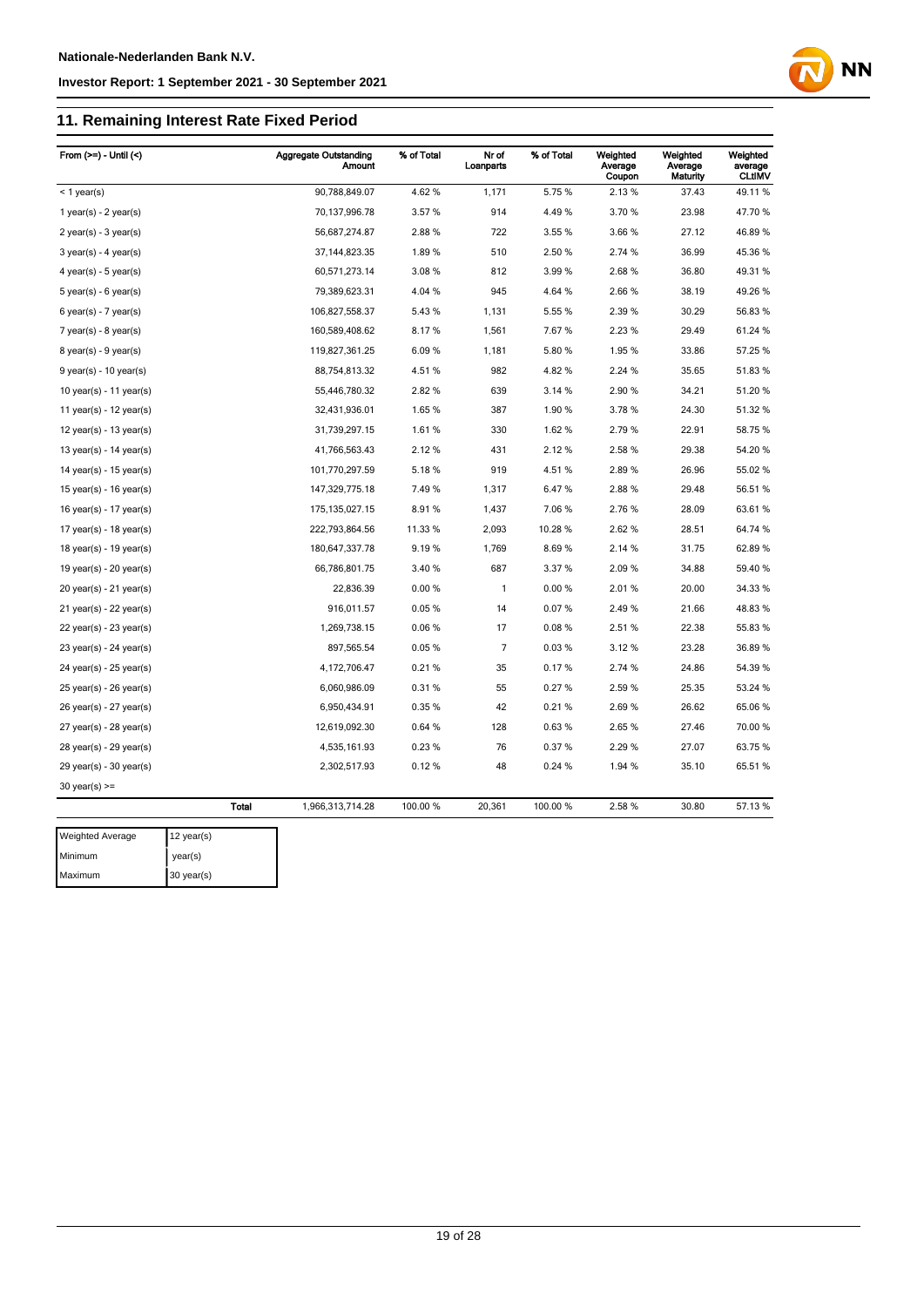# **12. Interest Payment Type**

|                |       | <b>Aggregate Outstanding</b><br>Amount | % of Total | Nr of<br>Loanparts | % of Total | Weighted<br>Average<br>Coupon | Weighted<br>Average<br>Maturity | Weighted<br>average<br><b>CLtIMV</b> |
|----------------|-------|----------------------------------------|------------|--------------------|------------|-------------------------------|---------------------------------|--------------------------------------|
| Fixed          |       | 1.958.505.855.46                       | 99.60 %    | 20.168             | 99.05 %    | 2.59 %                        | 30.82                           | 57.15 %                              |
| Floating       |       | 7.807.858.82                           | 0.40%      | 193                | 0.95%      | 1.53%                         | 26.94                           | 53.11 %                              |
| <b>Unknown</b> |       |                                        |            |                    |            |                               |                                 |                                      |
|                | Total | 1.966.313.714.28                       | 100.00 %   | 20.361             | 100.00 %   | 2.58%                         | 30.80                           | 57.13 %                              |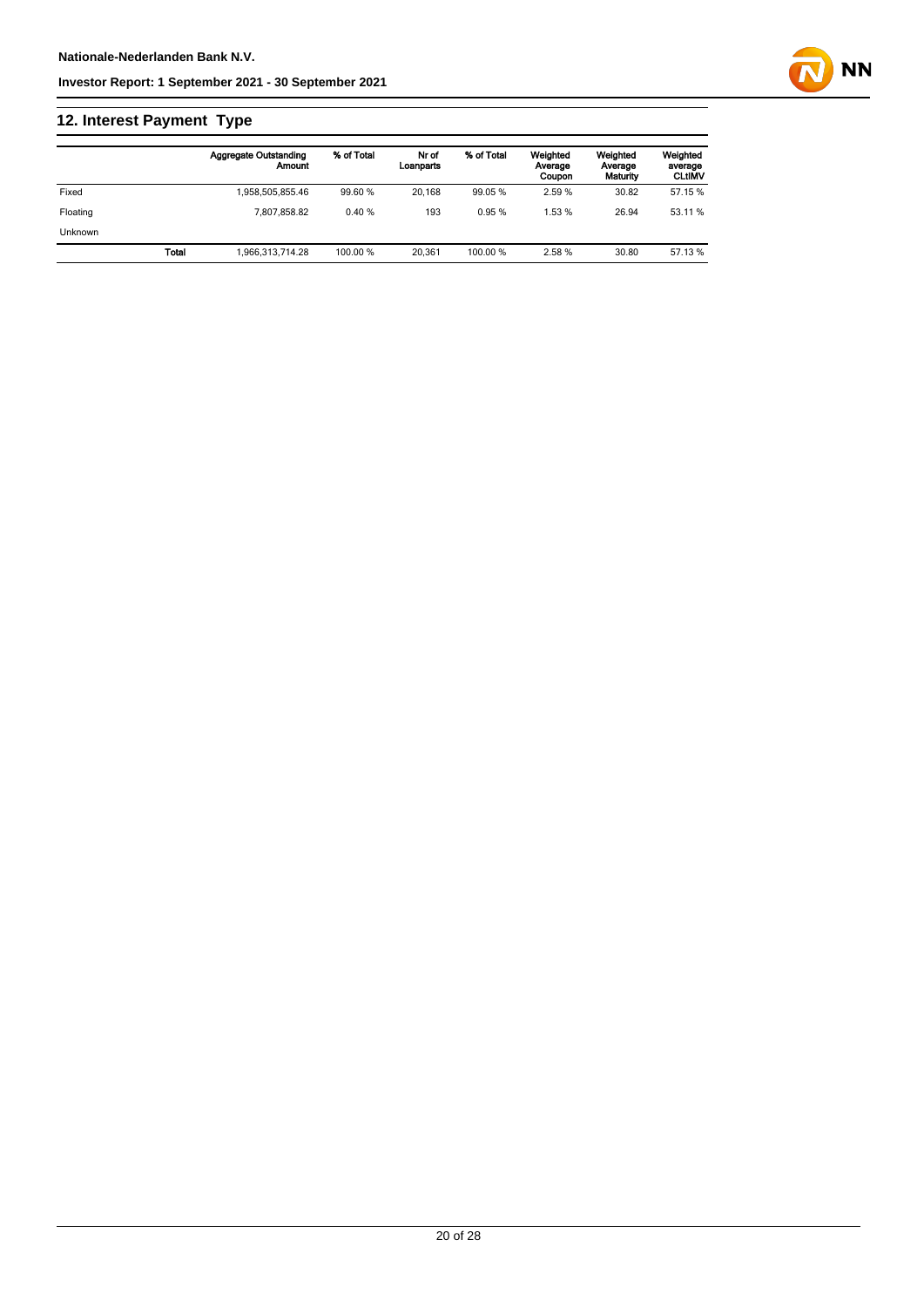

# **13. Property Description**

| <b>Description</b> |       | <b>Aggregate Outstanding</b><br>Amount | % of Total | Nr of<br><b>Borrowers</b> | % of Total | Weighted<br>Average<br>Coupon | Weighted<br>Average<br>Maturity | Weighted<br>average<br><b>CLtIMV</b> |
|--------------------|-------|----------------------------------------|------------|---------------------------|------------|-------------------------------|---------------------------------|--------------------------------------|
| Flat / Apartment   |       | 206.605.282.42                         | 10.51 %    | 1.124                     | 12.75 %    | 2.36 %                        | 31.60                           | 56.83 %                              |
| House              |       | 1.746.264.985.93                       | 88.81%     | 7.637                     | 86.66%     | 2.61%                         | 30.67                           | 57.21 %                              |
| Shop/House         |       | 13.443.445.93                          | 0.68%      | 52                        | 0.59%      | 2.49%                         | 36.05                           | 51.32 %                              |
|                    | Total | 1.966.313.714.28                       | 100.00 %   | 8.813                     | 100.00 %   | 2.58%                         | 30.80                           | 57.13 %                              |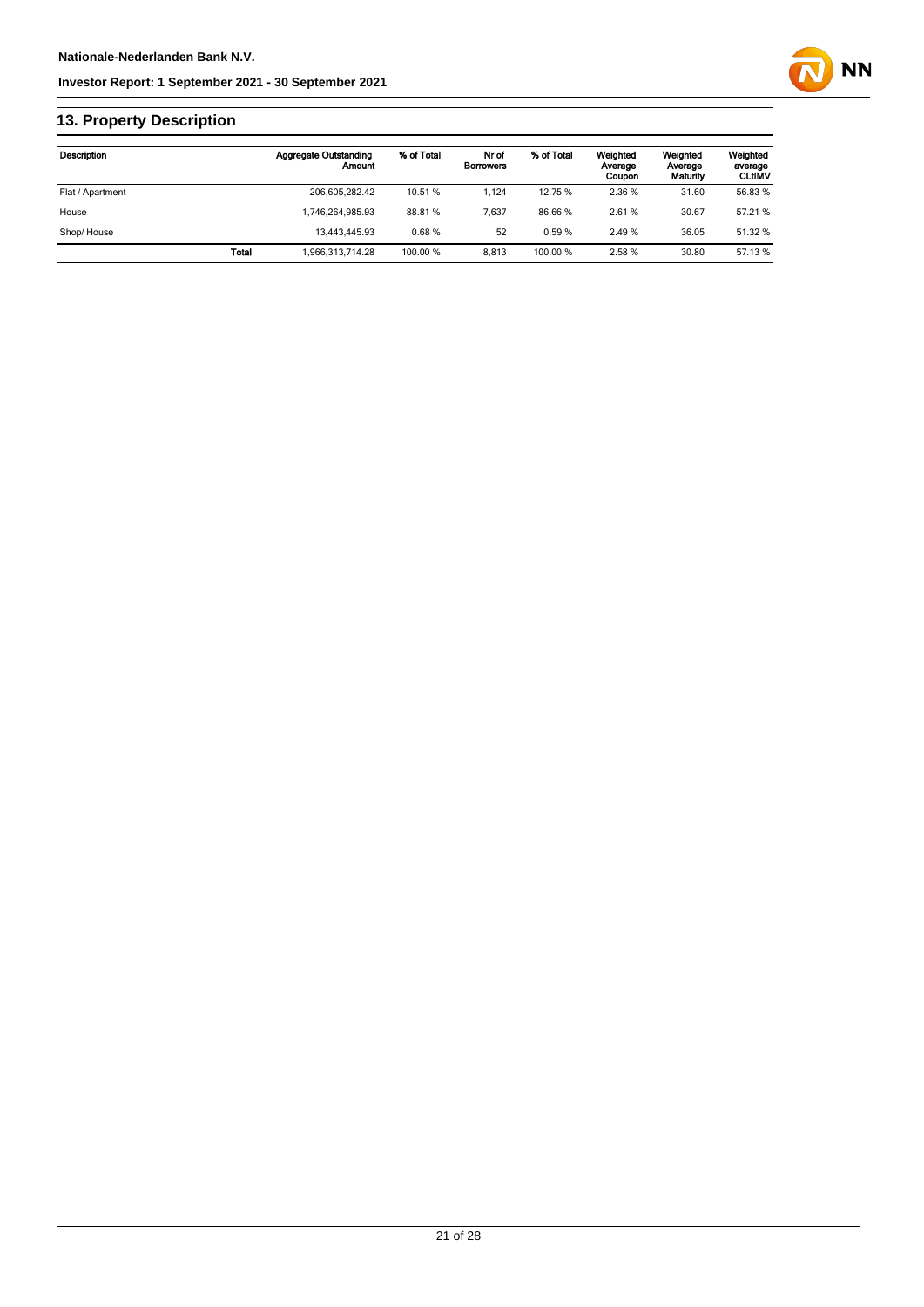

# **14. Geographical Distribution (by province)**

| Province      |              | <b>Aggregate Outstanding</b><br>Amount | % of Total | Nr of<br><b>Borrowers</b> | % of Total | Weighted<br>Average<br>Coupon | Weighted<br>Average<br>Maturity | Weighted<br>average<br><b>CLtIMV</b> |
|---------------|--------------|----------------------------------------|------------|---------------------------|------------|-------------------------------|---------------------------------|--------------------------------------|
| Drenthe       |              | 44,637,300.91                          | 2.27%      | 234                       | 2.66%      | 2.58%                         | 29.70                           | 59.15 %                              |
| Utrecht       |              | 153,784,284.83                         | 7.82%      | 611                       | 6.93%      | 2.59%                         | 30.82                           | 54.48%                               |
| Zeeland       |              | 42,521,795.25                          | 2.16%      | 238                       | 2.70 %     | 2.72%                         | 30.47                           | 55.21 %                              |
| Zuid-Holland  |              | 546, 122, 067.62                       | 27.77 %    | 2,418                     | 27.44 %    | 2.59 %                        | 30.28                           | 56.69 %                              |
| Flevoland     |              | 58,621,902.07                          | 2.98%      | 282                       | 3.20%      | 2.50 %                        | 29.51                           | 57.43 %                              |
| Friesland     |              | 47,966,231.86                          | 2.44 %     | 246                       | 2.79%      | 2.50 %                        | 33.08                           | 61.74 %                              |
| Gelderland    |              | 216,974,773.02                         | 11.03%     | 955                       | 10.84 %    | 2.58%                         | 29.93                           | 59.17%                               |
| Groningen     |              | 52,824,795.43                          | 2.69%      | 287                       | 3.26%      | 2.47%                         | 32.52                           | 59.40 %                              |
| Limburg       |              | 78,895,946.30                          | 4.01%      | 431                       | 4.89%      | 2.63%                         | 30.46                           | 59.81 %                              |
| Noord-Brabant |              | 298,474,846.31                         | 15.18 %    | 1,309                     | 14.85%     | 2.62%                         | 30.47                           | 58.61%                               |
| Noord-Holland |              | 315,900,661.77                         | 16.07 %    | 1,256                     | 14.25 %    | 2.57 %                        | 31.99                           | 53.49 %                              |
| Overijssel    |              | 109,589,108.91                         | 5.57%      | 546                       | 6.20%      | 2.52 %                        | 32.29                           | 60.15 %                              |
| Unspecified   |              |                                        |            |                           |            |                               |                                 |                                      |
|               | <b>Total</b> | 1,966,313,714.28                       | 100.00 %   | 8,813                     | 100.00 %   | 2.58%                         | 30.80                           | 57.13 %                              |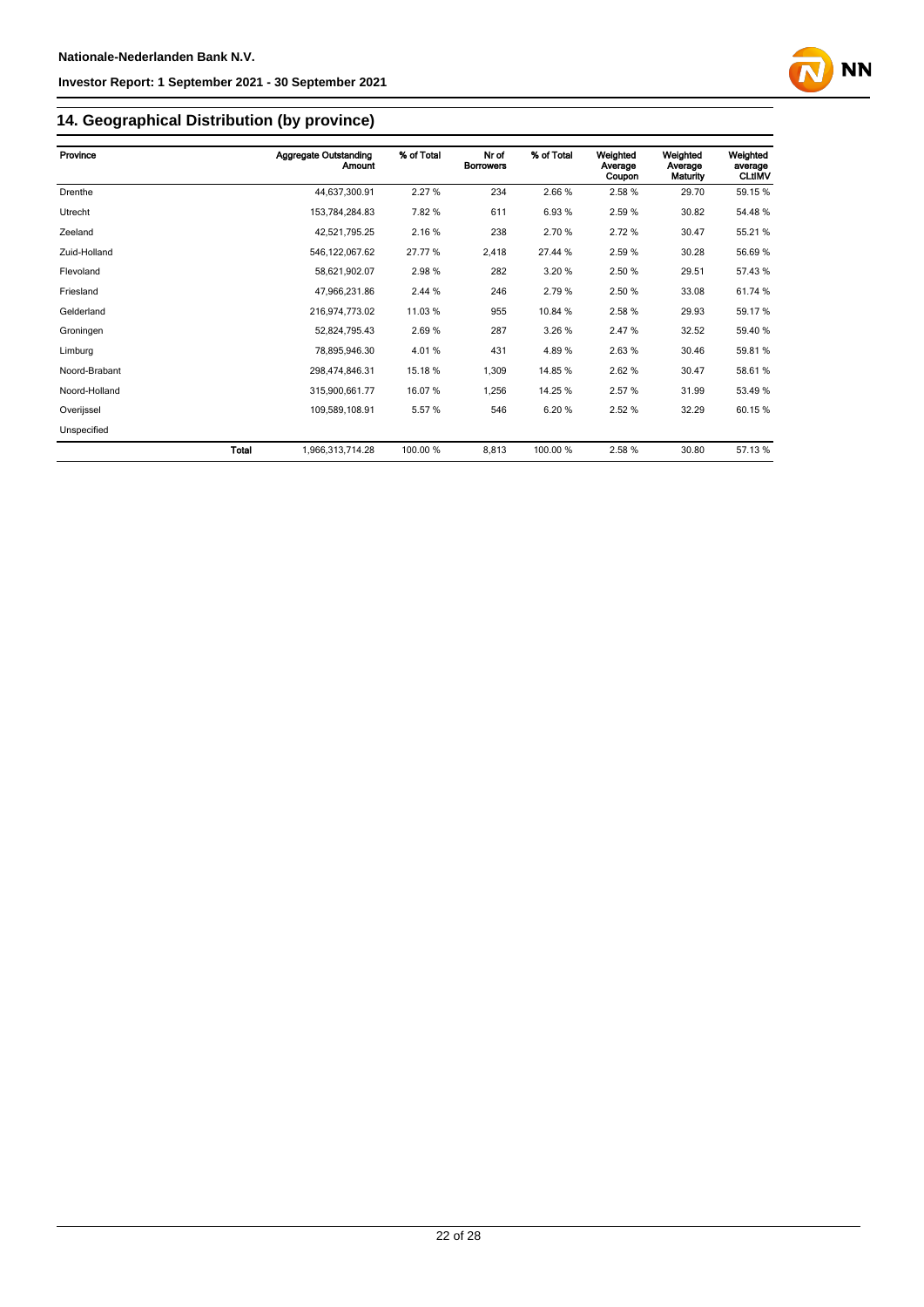

# **15. Occupancy**

| Description    |              | Aggregate Outstanding<br>Amount | % of Total | Nr of<br><b>Borrowers</b> | % of Total | Weighted<br>Average<br>Coupon | Weighted<br>Average<br>Maturity | Weighted<br>average<br><b>CLtIMV</b> |
|----------------|--------------|---------------------------------|------------|---------------------------|------------|-------------------------------|---------------------------------|--------------------------------------|
| Owner Occupied |              | 1,966,313,714.28                | 100.00 %   | 8.813                     | 100.00 %   | 2.58 %                        | 30.80                           | 57.13%                               |
| Buy-to-let     |              |                                 |            |                           |            |                               |                                 |                                      |
| <b>Unknown</b> |              |                                 |            |                           |            |                               |                                 |                                      |
|                | <b>Total</b> | 1,966,313,714.28                | 100.00 %   | 8.813                     | 100.00 %   | 2.58 %                        | 30.80                           | 57.13 %                              |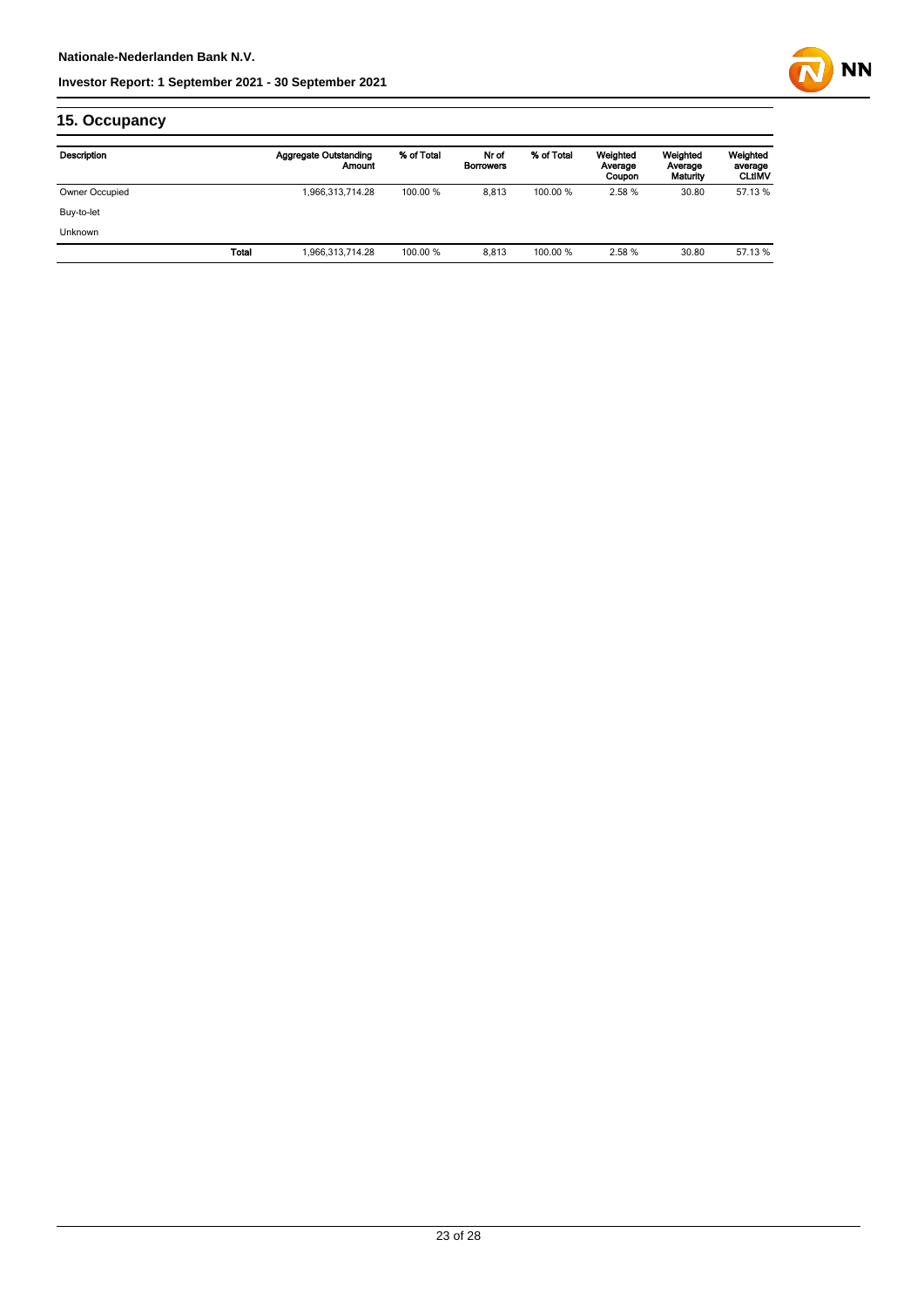

# **16. Loanpart Payment Frequency**

| Description  | <b>Aggregate Outstanding</b><br><b>Amount</b> | % of Total | Nr of<br>Loanparts | % of Total | Weighted<br>Average<br>Coupon | Weighted<br>Average<br>Maturity | Weighted<br>average<br><b>CLUMV</b> |
|--------------|-----------------------------------------------|------------|--------------------|------------|-------------------------------|---------------------------------|-------------------------------------|
| Half-yearly  |                                               |            |                    |            |                               |                                 |                                     |
| Yearly       |                                               |            |                    |            |                               |                                 |                                     |
| Quarterly    |                                               |            |                    |            |                               |                                 |                                     |
| Monthly      | 1,966,313,714.28                              | 100.00 %   | 20,361             | 100.00 %   | 2.58%                         | 30.80                           | 57.13 %                             |
| Unknown      |                                               |            |                    |            |                               |                                 |                                     |
| <b>Total</b> | 1,966,313,714.28                              | 100.00 %   | 20,361             | 100.00%    | 2.58%                         | 30.80                           | 57.13 %                             |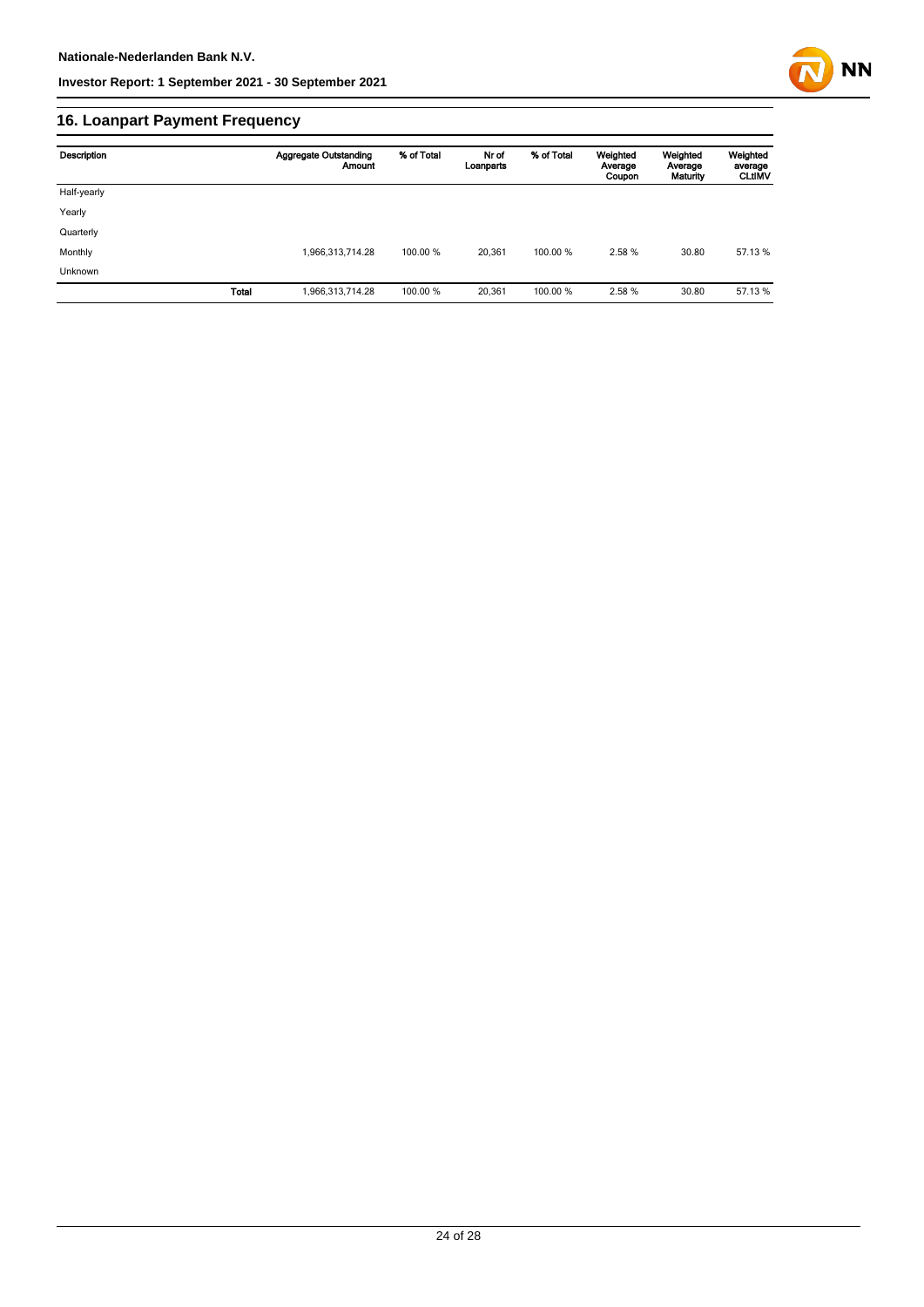# **17. Guarantee Type**

|                      |       | Aggregate Outstanding<br>Amount | % of Total | Nr of Loans | % of Total | Weighted<br>Average<br>Coupon | Weighted<br>Average<br>Maturity | Weighted<br>average<br><b>CLtIMV</b> |
|----------------------|-------|---------------------------------|------------|-------------|------------|-------------------------------|---------------------------------|--------------------------------------|
| <b>NHG Guarantee</b> |       | 522,439,314.45                  | 26.57 %    | 3.204       | 36.36 %    | 2.48%                         | 27.30                           | 58.55 %                              |
| Non-NHG Guarantee    |       | 1.443.874.399.83                | 73.43 %    | 5.609       | 63.64 %    | 2.62%                         | 32.07                           | 56.62 %                              |
| <b>Unknown</b>       |       |                                 |            |             |            |                               |                                 |                                      |
|                      | Total | 1.966.313.714.28                | 100.00 %   | 8.813       | 100.00 %   | 2.58 %                        | 30.80                           | 57.13 %                              |
|                      |       |                                 |            |             |            |                               |                                 |                                      |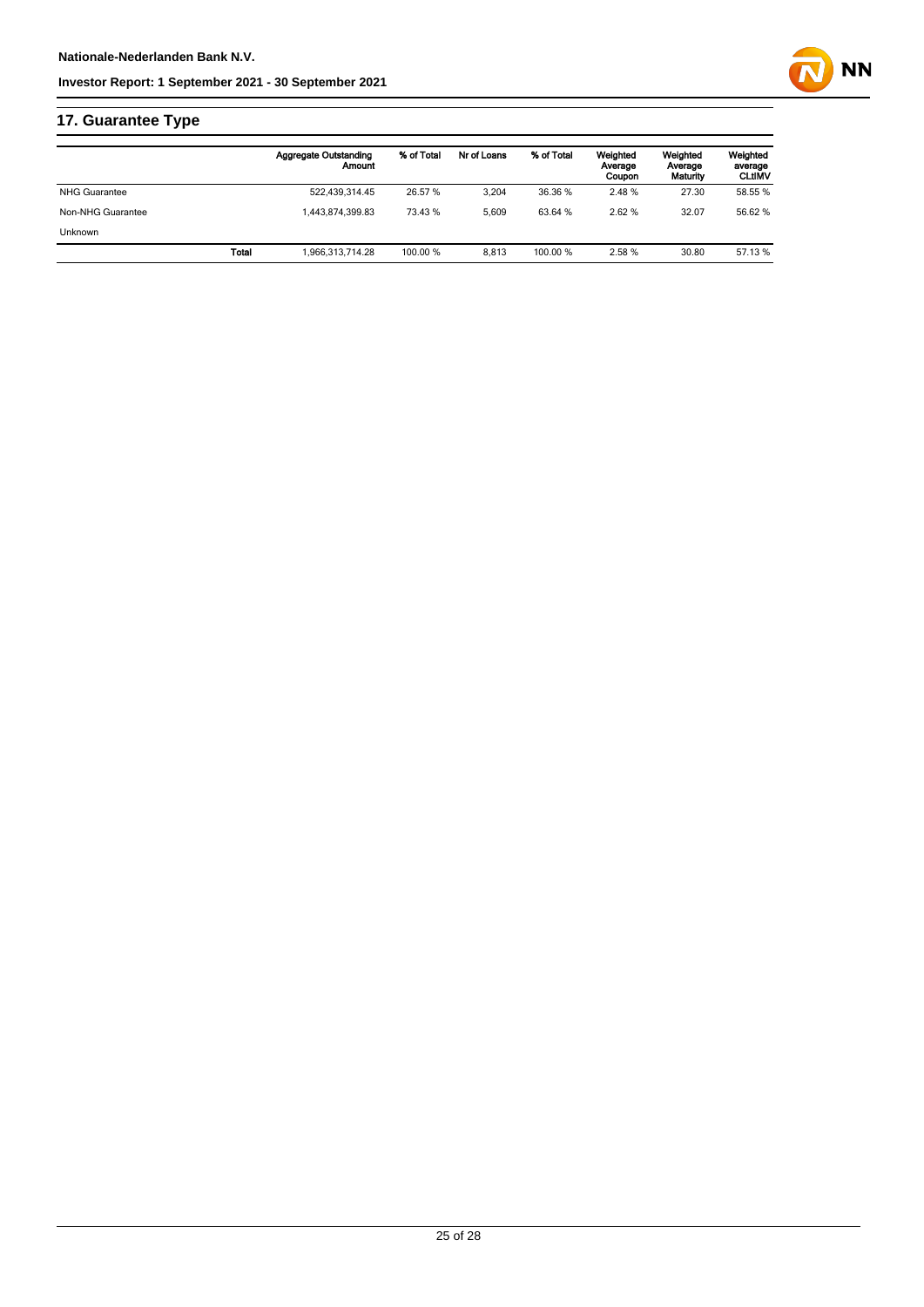## **Glossary**



| Term                                                | <b>Definition / Calculation</b>                                                                                                                                                                                                                                                                                                                                                                                                                                                                                                                                                                                                                                                                                                                             |
|-----------------------------------------------------|-------------------------------------------------------------------------------------------------------------------------------------------------------------------------------------------------------------------------------------------------------------------------------------------------------------------------------------------------------------------------------------------------------------------------------------------------------------------------------------------------------------------------------------------------------------------------------------------------------------------------------------------------------------------------------------------------------------------------------------------------------------|
| Α                                                   | Min (a, b), where (a) is the sum of the Adjusted Current Balances and (b) is the sum of the Asset Percentage of Current Balance -/-<br>a (alfa) of all Mortgage Receivables;                                                                                                                                                                                                                                                                                                                                                                                                                                                                                                                                                                                |
| <b>ACT</b>                                          | Asset Cover Test;                                                                                                                                                                                                                                                                                                                                                                                                                                                                                                                                                                                                                                                                                                                                           |
| <b>Adjusted Current Balance</b>                     | The "Adjusted Current Balance" of a Mortgage Receivable is the lower of: (i) the Current Balance of such Mortgage Receivable<br>minus a (alfa); and (ii) the LTV Cut-Off Percentage of the Indexed Valuation relating to such Mortgage Receivable, minus ß (bèta);                                                                                                                                                                                                                                                                                                                                                                                                                                                                                          |
| Asset Percentage                                    | 96.5% or such other percentage figure as is determined from time to time in accordance with the Asset Monitoring Agreement;                                                                                                                                                                                                                                                                                                                                                                                                                                                                                                                                                                                                                                 |
| Assumed Mortgage Interest Rate                      | The expected mortgage interest rate to be offered by the Servicer (acting on behalf of the CBC) in relation to Mortgage Loans<br>which have an interest rate reset, which interest rate will be notified by the Servicer to the CBC and the Rating Agency from time to<br>time;                                                                                                                                                                                                                                                                                                                                                                                                                                                                             |
| <b>Available Liquidity Buffer</b>                   | means available liquid assets on reserved accounts of the CBC, plus interest payments and principal repayments from the<br>underlying assets (including derivatives) to which the CBC is contractually entitled for the following six (6) months period                                                                                                                                                                                                                                                                                                                                                                                                                                                                                                     |
| в                                                   | means the aggregate amount of all Principal Receipts on the Mortgage Receivables up to the end of the immediately preceding<br>calendar month which have not been applied in accordance with the Trust Deed;                                                                                                                                                                                                                                                                                                                                                                                                                                                                                                                                                |
| <b>Base Prospectus</b>                              | The base prospectus dated 18 June 2020 relating to the issue of soft bullet covered bonds, including any supplement and base<br>prospectus updates thereafter;                                                                                                                                                                                                                                                                                                                                                                                                                                                                                                                                                                                              |
| С                                                   | means the amounts standing to the credit of the Reserve Account;                                                                                                                                                                                                                                                                                                                                                                                                                                                                                                                                                                                                                                                                                            |
| <b>Calculation Date</b>                             | The date falling two (2) Business Days before each CBC Payment Date. The "relevant" Calculation Date in respect of any<br>Calculation Period will be the first Calculation Date falling after the end of that period and the "relevant" Calculation Date in respect<br>of any CBC Payment Date will be the last Calculation Date prior to that CBC Payment Date;                                                                                                                                                                                                                                                                                                                                                                                            |
| <b>CBC Account Bank</b>                             | BNG Bank N.V. in its capacity as CBC Account Bank under the CBC Account Agreement or its successor;                                                                                                                                                                                                                                                                                                                                                                                                                                                                                                                                                                                                                                                         |
| <b>Closing Date</b>                                 | 18 June 2020                                                                                                                                                                                                                                                                                                                                                                                                                                                                                                                                                                                                                                                                                                                                                |
| <b>Construction Deposit</b>                         | In relation to a Mortgage Loan, that part of the Mortgage Loan which the relevant Borrower requested to be disbursed into a<br>blocked account held in his name with the relevant Originator, the proceeds of which can only be applied towards construction of,<br>or improvements to, the relevant Mortgaged Asset;                                                                                                                                                                                                                                                                                                                                                                                                                                       |
| <b>Credit Rating</b>                                | An assessment of the credit worthiness of the notes or counterparties, assigned by the Rating Agency;                                                                                                                                                                                                                                                                                                                                                                                                                                                                                                                                                                                                                                                       |
| <b>Current Balance</b>                              | In relation to an Eligible Receivable at any date, the Net Outstanding Principal Amount, excluding Accrued Interest and Arrears of<br>Interest;                                                                                                                                                                                                                                                                                                                                                                                                                                                                                                                                                                                                             |
| Current Loan to Indexed Market Value (CLTIMV)       | Current Balance divided by the Indexed Valuation;                                                                                                                                                                                                                                                                                                                                                                                                                                                                                                                                                                                                                                                                                                           |
| Current Loan to Original Market Value (CLTOMV)      | Current Balance divided by the Original Market Value;                                                                                                                                                                                                                                                                                                                                                                                                                                                                                                                                                                                                                                                                                                       |
| Cut-off date                                        | The last day of the month immediately preceding the date on which the Investor Report is published;                                                                                                                                                                                                                                                                                                                                                                                                                                                                                                                                                                                                                                                         |
| D                                                   | means the aggregate outstanding principal balance of all Transferred Collateral in Substitution Assets;                                                                                                                                                                                                                                                                                                                                                                                                                                                                                                                                                                                                                                                     |
| Eligible Collateral                                 | Euro denominated cash and/or Substitution Assets;                                                                                                                                                                                                                                                                                                                                                                                                                                                                                                                                                                                                                                                                                                           |
| Index                                               | The index of increases or decreases, as the case may be, of house prices issued by the Dutch land registry (kadaster) in relation to<br>residential properties in the Netherlands;                                                                                                                                                                                                                                                                                                                                                                                                                                                                                                                                                                          |
| Indexed Valuation (with respect to ACT calculation) | In relation to any Mortgaged Asset at any date: (a) where the Original Market Value of that Mortgaged Asset is equal to or greater<br>than the Price Indexed Valuation as at that date, the Price Indexed Valuation; or (b) where the Original Market Value of that<br>Mortgaged Asset is less than the Price Indexed Valuation as at that date, the Original Market Value plus 90% (or, if a different<br>percentage is required or sufficient from time to time for the Covered Bonds to qualify as "covered bonds" as defined in the Capital<br>Requirements Directive and the Issuer wishes to apply such different percentage, then such different percentage) of the difference<br>between the Price Indexed Valuation and the Original Market Value; |
| Interest Rate Fixed Period                          | Period for which the current interest rate on the Mortgage Receivable remains unchanged;                                                                                                                                                                                                                                                                                                                                                                                                                                                                                                                                                                                                                                                                    |
| Interest Rate Swap                                  | An interest rate swap transaction that forms part of an Interest Swap Agreement.                                                                                                                                                                                                                                                                                                                                                                                                                                                                                                                                                                                                                                                                            |
| <b>Interest Reserve Required Amount</b>             | means an amount equal to (A) the positive difference, if any, between (i) the aggregate amount of Scheduled Interest for all Series<br>outstanding and (ii) the aggregate amount of interest to be received under the Transferred Assets up to the relevant final maturity<br>date taking into account their respective contractual amortisation profile less in respect of each Savings Mortgage Receivable<br>which is subject to a Participation, an amount equal to the net amount received or recovered multiplied by the applicable<br>Participation Fraction;                                                                                                                                                                                        |
| <b>IRS</b>                                          | Interest Rate Swap;                                                                                                                                                                                                                                                                                                                                                                                                                                                                                                                                                                                                                                                                                                                                         |
| Issuer                                              | Nationale-Nederlanden Bank N.V., a public company with limited liability (naamloze vennootschap) organised under the laws of the<br>Netherlands and established in The Haque, the Netherlands;                                                                                                                                                                                                                                                                                                                                                                                                                                                                                                                                                              |
| L                                                   | For each Mortgage Receivable its Current Balance minus the LTV Cut-Off Percentage of its Indexed Valuation provided that if the                                                                                                                                                                                                                                                                                                                                                                                                                                                                                                                                                                                                                             |
| Legally Required Minimum OC                         | result is negative, L shall be zero and if the result exceeds $\alpha$ (alpha), L shall equal $\alpha$ (alpha);<br>Means the minimum level of overcollateralization of 5% or such other percentage as may be required from time to time by the CB<br>Regulations. This means that the total outstanding balance of the cover assets in the pool must be 105% of the total amount of                                                                                                                                                                                                                                                                                                                                                                         |
| Loan Part(s)                                        | outstanding covered bonds (both excluding accrued interest);<br>One or more of the loan parts (leningdelen) of which a Mortgage Loan consists;                                                                                                                                                                                                                                                                                                                                                                                                                                                                                                                                                                                                              |
| LTV Cut-Off indexed valuation %                     | 80 % for all Mortgage Receivables or such other percentage as may be notified to the Rating Agency from time to time in respect of<br>the relevant Mortgage Receivables, or such lower percentage as is (a) required from time to time for Covered Bonds to qualify as<br>covered bonds as defined in the Capital Requirements Directive or (b) otherwise determined from time to time in accordance with<br>the Asset Monitoring Agreement;                                                                                                                                                                                                                                                                                                                |
| <b>Mandatory Liquidity Required Amount</b>          | means the higher of (i) zero and (ii) an amount equal to the amount which is at such time required to be maintained by the CBC to<br>ensure compliance with article 40g of the Decree after taking into account any certain amounts standing to the credit of the CBC<br>Account and the Reserve Account as permitted to be taken into account pursuant to article 40g of the Decree and any other<br>amounts (whether held or generated and) permitted to be taken into account pursuant to article 40g of the Decree, (in each case all<br>as calculated on each relevant Calculation Date for the relevant period prescribed by article 40g of the Decree);                                                                                              |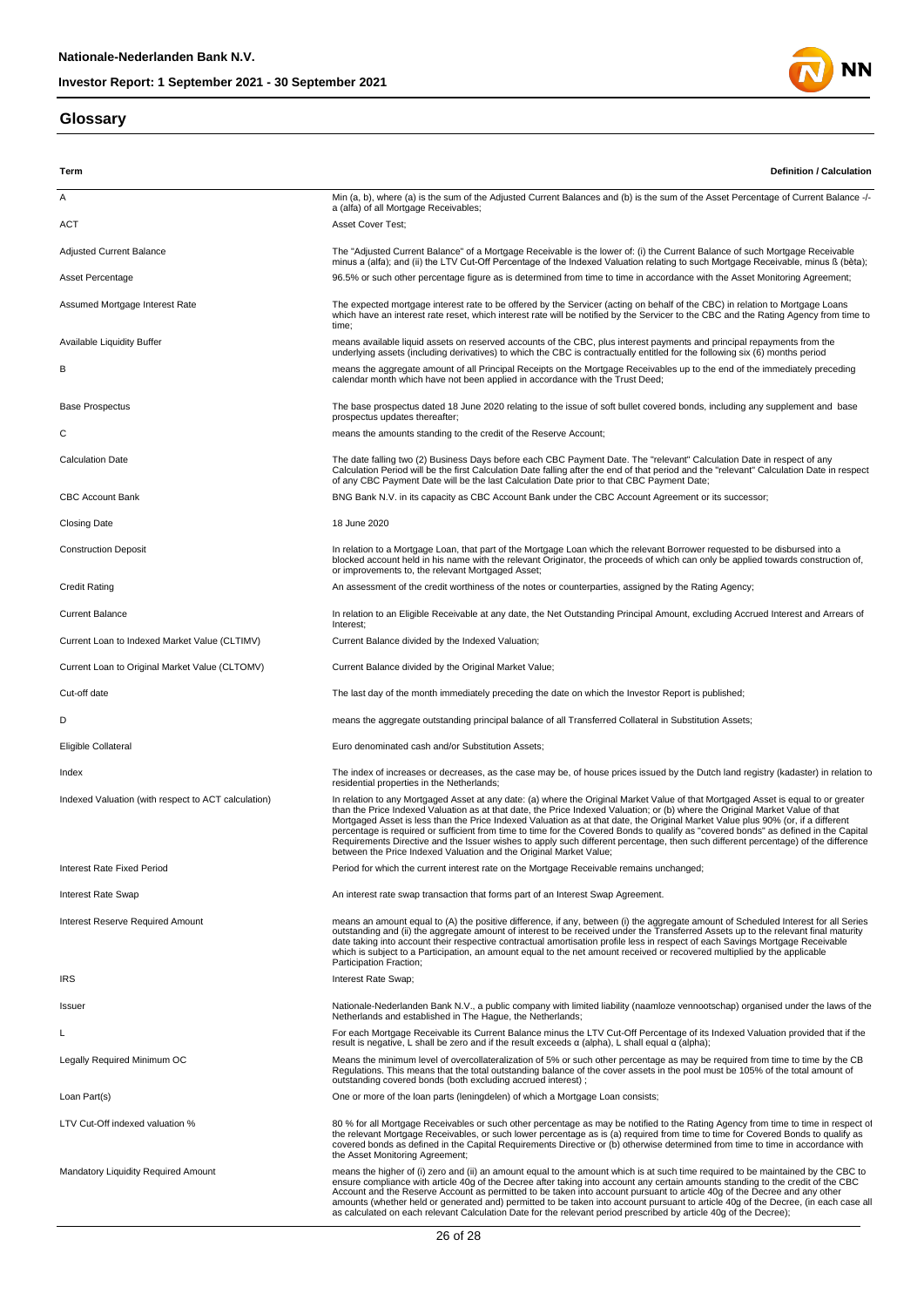

**Term Definition / Calculation**

| <b>Maturity Date</b>                | In respect of a Series of Covered Bonds, the date on which the Covered Bonds of such Series are expected to be redeemed at<br>their Principal Amount Outstanding in accordance with the Conditions, as specified in the relevant Final Terms, which date falls no<br>more than 47 years after the Issue Date of such Series.                                                                                                                                                                                                                                                                                                                                                                                                                                                                                                                                                                                                                                 |
|-------------------------------------|--------------------------------------------------------------------------------------------------------------------------------------------------------------------------------------------------------------------------------------------------------------------------------------------------------------------------------------------------------------------------------------------------------------------------------------------------------------------------------------------------------------------------------------------------------------------------------------------------------------------------------------------------------------------------------------------------------------------------------------------------------------------------------------------------------------------------------------------------------------------------------------------------------------------------------------------------------------|
| Net Outstanding Principal Amount    | In relation to a Mortgage Receivable, at any date, the Outstanding Principal Amount of the relevant Mortgage Loan less (A) if it is a<br>Savings Mortgage Loan or a Savings Investment Mortgage Loan subject to an Insurance Savings Participation, an amount equal to<br>the Insurance Savings Participation on such date and (B) if it is a Bank Savings Mortgage Loan subject to a Bank Savings<br>Participation, an amount equal to the Bank Savings Participation on such date;                                                                                                                                                                                                                                                                                                                                                                                                                                                                         |
| NHG                                 | Nationale Hypotheek Garantie: guarantees (""borgtochten"") issued by Stichting Waarborgfonds Eigen Woningen under the terms<br>and conditions of the Nationale Hypotheek Garantie, as amended from time to time;                                                                                                                                                                                                                                                                                                                                                                                                                                                                                                                                                                                                                                                                                                                                             |
| NHG Loan                            | A Mortgage Loan that has the benefit of an NHG guarantee;                                                                                                                                                                                                                                                                                                                                                                                                                                                                                                                                                                                                                                                                                                                                                                                                                                                                                                    |
| Nominal OC                          | The Net Outstanding Principal Amount of all Mortgage Receivables, excluding any Defaulted Receivables, plus (b) the Collateral<br>Market Value of all Transferred Collateral in the form of Substitution Assets plus (c) the cash standing to the credit of the CBC<br>Transaction Account(s), excluding Swap Collateral minus the aggregate Principal Amount Outstanding of the Covered Bonds at the<br>end of such calendar month divided by the aggregate Principal Amount Outstanding of the Covered Bonds at the end of such<br>calendar month:                                                                                                                                                                                                                                                                                                                                                                                                         |
| Non NHG Loan                        | A Mortgage Loan that does not have the benefit of an NHG Guarantee;                                                                                                                                                                                                                                                                                                                                                                                                                                                                                                                                                                                                                                                                                                                                                                                                                                                                                          |
| Occupancy                           | The way the Mortgaged Asset is used (e.g. owner occupied);                                                                                                                                                                                                                                                                                                                                                                                                                                                                                                                                                                                                                                                                                                                                                                                                                                                                                                   |
| Original Market Value               | In relation to any Mortgaged Asset the market value (marktwaarde) given to that Mortgaged Asset by the most recent valuation<br>addressed to the Transferor that transferred the relevant Mortgage Receivable to the CBC or, as applicable, the foreclosure value<br>(executiewaarde) given to that Mortgaged Asset by the most recent valuation addressed to the Transferor that transferred the<br>relevant Mortgage Receivable to the CBC, divided by 0.90 or such other factor as required from time to time by the applicable rules<br>and regulations or any internal requirement of the Transferor in relation thereto;                                                                                                                                                                                                                                                                                                                               |
| Originator                          | Nationale-Nederlanden Levensverzekering Maatschappij N.V. or Nationale-Nederlanden Bank N.V.                                                                                                                                                                                                                                                                                                                                                                                                                                                                                                                                                                                                                                                                                                                                                                                                                                                                 |
| <b>Outstanding Principal Amount</b> | In respect of a Relevant Mortgage Receivable, on any date the (then remaining) aggregate principal sum ("hoofdsom") due by the<br>relevant Borrower under the relevant Mortgage Loan, including any Further Advance Receivable transferred to the CBC and, after<br>foreclosure of the Relevant Mortgage Receivable resulting in a loss being realised, zero;                                                                                                                                                                                                                                                                                                                                                                                                                                                                                                                                                                                                |
| <b>Participation Fraction</b>       | means interest and fees and other amounts received by the CBC in respect of the Mortgage Receivables, other than Principal<br>Receipts and less in respect of each Savings Mortgage Receivable which is subject to a Participation, an amount equal to the net<br>amount received or recovered multiplied by the Participation divided by the Outstanding Principal Amount of such Savings<br>Mortgage Receivable;                                                                                                                                                                                                                                                                                                                                                                                                                                                                                                                                           |
| Performing Loans                    | Mortgage Loans which are current and therefore do not show any arrears;                                                                                                                                                                                                                                                                                                                                                                                                                                                                                                                                                                                                                                                                                                                                                                                                                                                                                      |
| Price Indexed Valuation             | In relation to any property at any date means the Original Market Value of that property increased or decreased as appropriate by<br>the increase or decrease in the Index since the date of the Original Market Value;                                                                                                                                                                                                                                                                                                                                                                                                                                                                                                                                                                                                                                                                                                                                      |
| Rating Agency                       | Standard & Poors Credit Market Services Europe Limited;                                                                                                                                                                                                                                                                                                                                                                                                                                                                                                                                                                                                                                                                                                                                                                                                                                                                                                      |
| <b>Remaining Tenor</b>              | The time in years from the end of the reporting period to the maturity date of a Mortgage Loan;                                                                                                                                                                                                                                                                                                                                                                                                                                                                                                                                                                                                                                                                                                                                                                                                                                                              |
| Reserve Account Required Amount     | means (a) until the occurrence of a Reserve Account Trigger Event: an amount equal to the Mandatory Liquidity Required Amount<br>and (b) following the occurrence of a Reserve Account Trigger Event: an amount equal to the higher of (i) the Mandatory Liquidity<br>Required Amount and (ii) the Reserve Trigger Required Amount;                                                                                                                                                                                                                                                                                                                                                                                                                                                                                                                                                                                                                          |
| Reserve Trigger Required Amount     | means an amount equal to (a) the aggregate for all Series of the aggregate Scheduled Interest for each such Series due in the next<br>three following CBC Payment Periods (to the extent that no Swap has been entered into in relation to any Series) plus (b) the<br>anticipated aggregate amount payable in the next three following CBC Payment Periods in respect of the items referred to in<br>paragraphs (a) up to and including (d) of the CBC Priority of Payments, as calculated on each relevant Calculation Date;                                                                                                                                                                                                                                                                                                                                                                                                                               |
| Seasoning                           | Number of years since the origination of the Mortgage Loan Parts to the end of the Reporting Period;                                                                                                                                                                                                                                                                                                                                                                                                                                                                                                                                                                                                                                                                                                                                                                                                                                                         |
| Series                              | A Tranche of Covered Bonds together with any further Tranche or Tranches of Covered Bonds expressed to be consolidated and<br>form a single series with the Covered Bonds of the original Tranche and the terms of which are identical (save for the Issue Date<br>and/or the Interest Commencement Date but including as to whether or not the Covered Bonds are listed);                                                                                                                                                                                                                                                                                                                                                                                                                                                                                                                                                                                   |
| Set-Off                             | Claim that corresponds to a debt to the same borrower, which is not covered by the DGS;                                                                                                                                                                                                                                                                                                                                                                                                                                                                                                                                                                                                                                                                                                                                                                                                                                                                      |
| <b>Substitution Assets</b>          | means the classes of assets denominated in euro from time to time eligible under the CRR and/or the Wft to collateralise covered<br>bonds including (on the date of this Base Prospectus) and subject to certain limitations:(a) exposures to or quaranteed by central<br>governments, central banks or international organisations in accordance with article 129(1)(a) CRR;(b) exposures to or guaranteed<br>by public sector entities, regional governments or local authorities in accordance with article 129(1)(b) CRR:(c) exposures to<br>institutions in accordance with article 129(1)(c) CRR; and (d) exposures for which DNB has waived the application of article 129(1)<br>(c) CRR in accordance with article 129(1) CRR third paragraph, which assets on an aggregate basis are subject to a limit of 20 per<br>cent., or such other percentage as required under the Wft, of the aggregate Principal Amount Outstanding of the Covered Bonds; |
| <b>Transferred Collateral</b>       | means any Eligible Collateral transferred or purported to be transferred to the CBC pursuant to the Guarantee Support Agreement,<br>to the extent not redeemed, retransferred, sold or otherwise disposed of by the CBC;                                                                                                                                                                                                                                                                                                                                                                                                                                                                                                                                                                                                                                                                                                                                     |
| Ζ                                   | An amount equal to the Interest Cover Required Amount                                                                                                                                                                                                                                                                                                                                                                                                                                                                                                                                                                                                                                                                                                                                                                                                                                                                                                        |
| α (alfa)                            | Gross set-off as determined according to Asset Monitoring Agreement;                                                                                                                                                                                                                                                                                                                                                                                                                                                                                                                                                                                                                                                                                                                                                                                                                                                                                         |
| $\beta$ (beta)                      | For each Mortgage Receivable the lower of (i) the LTV Cut-Off percentage of its indexed valuation and (ii) a minus L                                                                                                                                                                                                                                                                                                                                                                                                                                                                                                                                                                                                                                                                                                                                                                                                                                         |